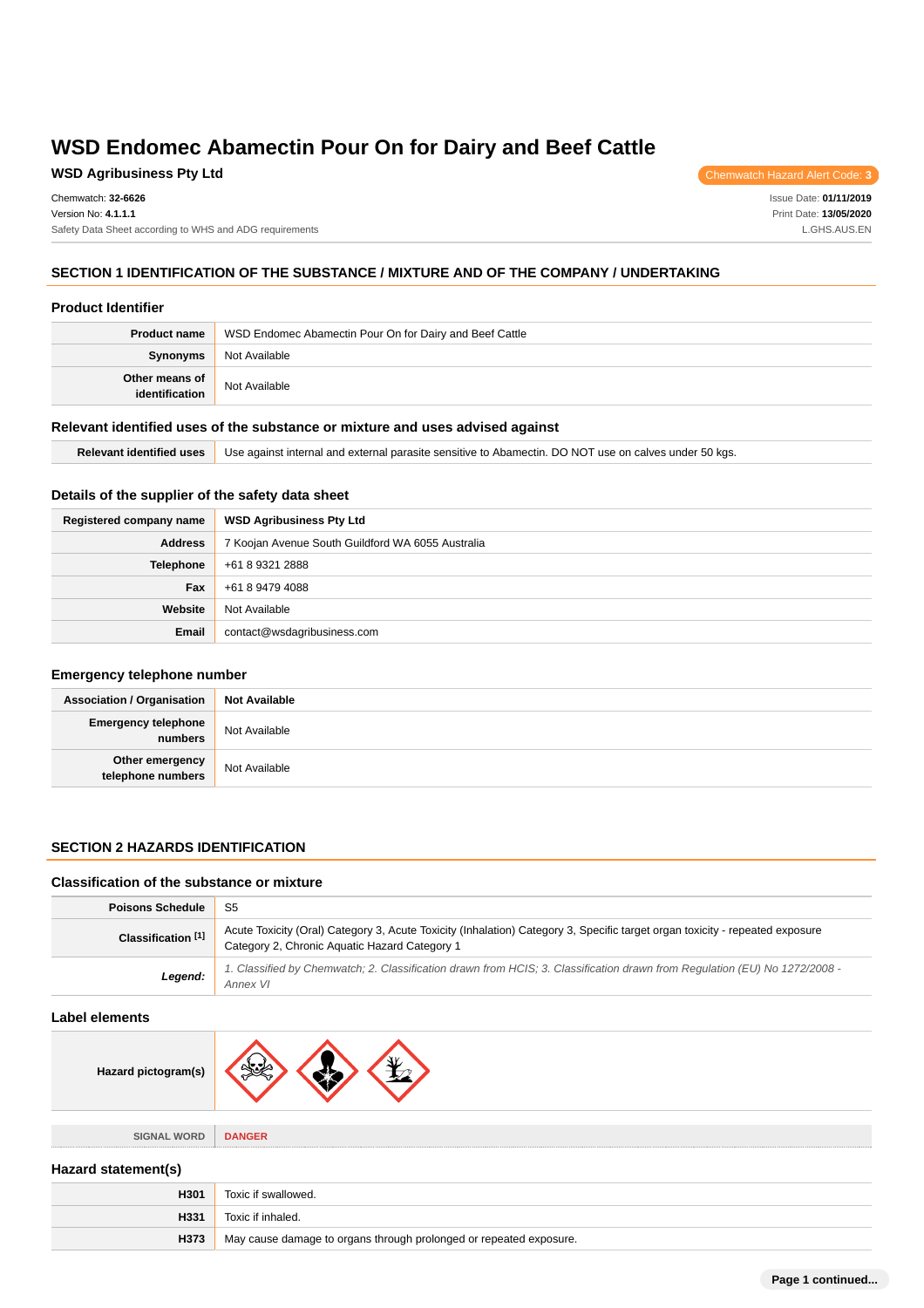**H410** Very toxic to aquatic life with long lasting effects.

|  | <b>Precautionary statement(s) Prevention</b> |
|--|----------------------------------------------|
|--|----------------------------------------------|

| P <sub>260</sub> | Do not breathe mist/vapours/spray.                              |  |
|------------------|-----------------------------------------------------------------|--|
| P <sub>264</sub> | Wash all exposed external body areas thoroughly after handling. |  |
| <b>P270</b>      | Do not eat, drink or smoke when using this product.             |  |
| P <sub>271</sub> | Use only outdoors or in a well-ventilated area.                 |  |
| P273             | Avoid release to the environment.                               |  |

## **Precautionary statement(s) Response**

| P301+P310 | IF SWALLOWED: Immediately call a POISON CENTER or doctor/physician.                              |  |
|-----------|--------------------------------------------------------------------------------------------------|--|
| P321      | Specific treatment (see advice on this label).                                                   |  |
| P330      | Rinse mouth.                                                                                     |  |
| P304+P340 | IF INHALED: Remove victim to fresh air and keep at rest in a position comfortable for breathing. |  |
| P311      | Call a POISON CENTER or doctor/physician.                                                        |  |
| P391      | Collect spillage.                                                                                |  |

# **Precautionary statement(s) Storage**

| P403+P233 | Store in a well-ventilated place. Keep container tightly closed. |  |
|-----------|------------------------------------------------------------------|--|
| P405      | Store locked up.                                                 |  |

# **Precautionary statement(s) Disposal**

**P501** Dispose of contents/container to authorised hazardous or special waste collection point in accordance with any local regulation.

# **SECTION 3 COMPOSITION / INFORMATION ON INGREDIENTS**

# **Substances**

See section below for composition of Mixtures

## **Mixtures**

| <b>CAS No</b> | %[weight] | <b>Name</b>           |
|---------------|-----------|-----------------------|
| 71751-41-2    |           | abamectin             |
| Not Available | 20        | alcohol, proprietary  |
| Not Available | balance   | non-hazardous carrier |

# **SECTION 4 FIRST AID MEASURES**

### **Description of first aid measures**

| <b>Eye Contact</b>  | If this product comes in contact with the eyes:<br>Immediately hold eyelids apart and flush the eye continuously with running water.<br>Ensure complete irrigation of the eye by keeping eyelids apart and away from eye and moving the eyelids by occasionally<br>lifting the upper and lower lids.<br>► Continue flushing until advised to stop by the Poisons Information Centre or a doctor, or for at least 15 minutes.<br>Transport to hospital or doctor without delay.<br>▶ Removal of contact lenses after an eye injury should only be undertaken by skilled personnel. |
|---------------------|-----------------------------------------------------------------------------------------------------------------------------------------------------------------------------------------------------------------------------------------------------------------------------------------------------------------------------------------------------------------------------------------------------------------------------------------------------------------------------------------------------------------------------------------------------------------------------------|
| <b>Skin Contact</b> | If skin or hair contact occurs:<br>▶ Quickly but gently, wipe material off skin with a dry, clean cloth.<br>Inmediately remove all contaminated clothing, including footwear.<br>▶ Wash skin and hair with running water. Continue flushing with water until advised to stop by the Poisons Information Centre.<br>Transport to hospital, or doctor.                                                                                                                                                                                                                              |
| <b>Inhalation</b>   | If fumes or combustion products are inhaled remove from contaminated area.<br>Lay patient down. Keep warm and rested.<br>▶ Prostheses such as false teeth, which may block airway, should be removed, where possible, prior to initiating first aid<br>procedures.<br>▶ Apply artificial respiration if not breathing, preferably with a demand valve resuscitator, bag-valve mask device, or pocket<br>mask as trained. Perform CPR if necessary.<br>Transport to hospital, or doctor, without delay.                                                                            |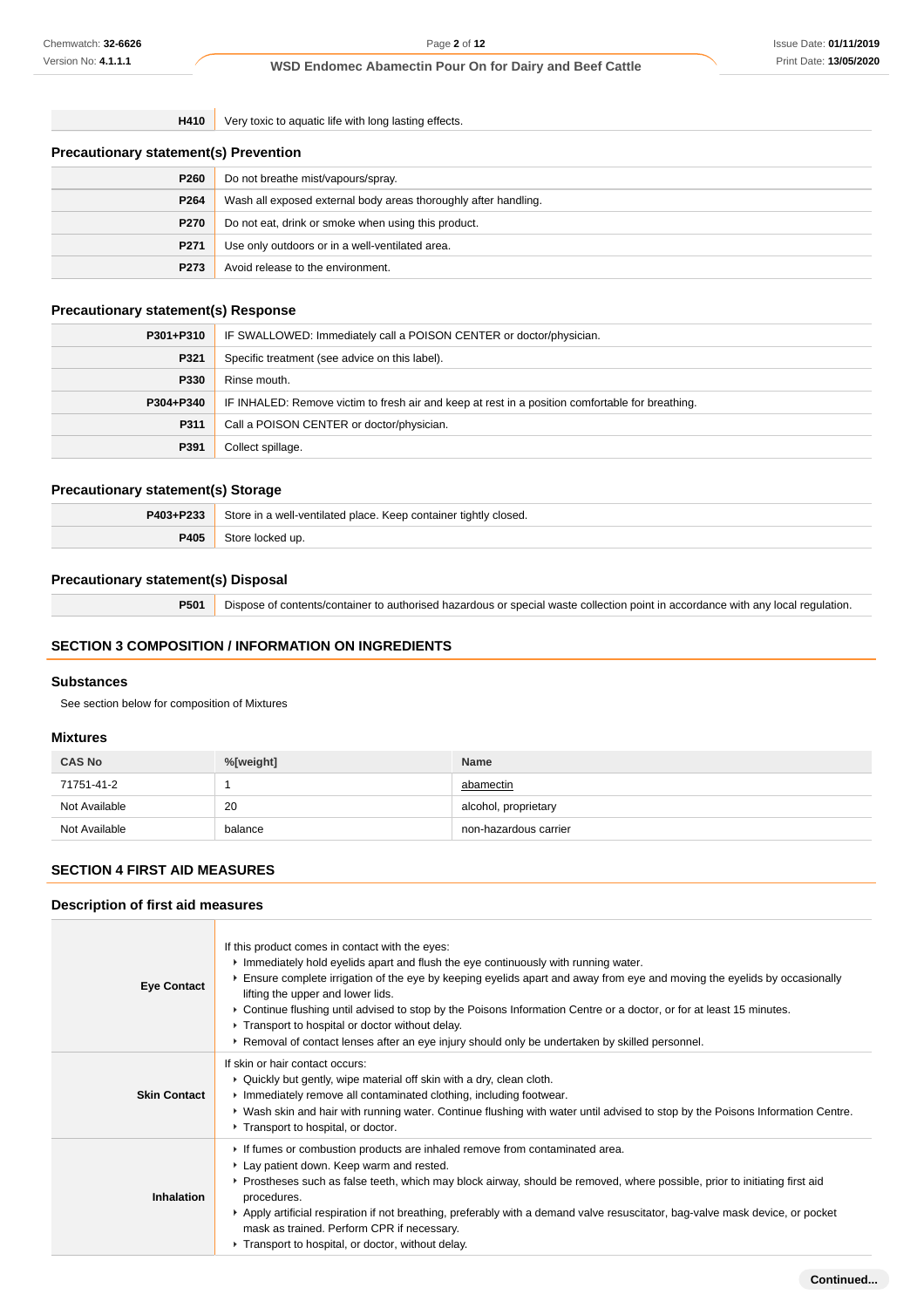| Ingestion | <b>EXAMPLE SWALLOWED, REFER FOR MEDICAL ATTENTION, WHERE POSSIBLE, WITHOUT DELAY.</b><br>▶ For advice, contact a Poisons Information Centre or a doctor.<br>• Urgent hospital treatment is likely to be needed.<br>In the mean time, qualified first-aid personnel should treat the patient following observation and employing supportive<br>measures as indicated by the patient's condition.<br>If the services of a medical officer or medical doctor are readily available, the patient should be placed in his/her care and a<br>copy of the SDS should be provided. Further action will be the responsibility of the medical specialist.<br>If medical attention is not available on the worksite or surroundings send the patient to a hospital together with a copy of the<br>SDS. |
|-----------|---------------------------------------------------------------------------------------------------------------------------------------------------------------------------------------------------------------------------------------------------------------------------------------------------------------------------------------------------------------------------------------------------------------------------------------------------------------------------------------------------------------------------------------------------------------------------------------------------------------------------------------------------------------------------------------------------------------------------------------------------------------------------------------------|
|           | Where medical attention is not immediately available or where the patient is more than 15 minutes from a hospital or<br>unless instructed otherwise:<br>► INDUCE vomiting with fingers down the back of the throat, ONLY IF CONSCIOUS. Lean patient forward or place on left side<br>(head-down position, if possible) to maintain open airway and prevent aspiration.<br><b>NOTE:</b> Wear a protective glove when inducing vomiting by mechanical means.                                                                                                                                                                                                                                                                                                                                  |

## **Indication of any immediate medical attention and special treatment needed**

#### For abamectin (avermectins):

Toxicity following accidental ingestion may be minimised by emesis-induction within one half hour of exposure. Since abamectin is thought to bind to glutamate-gated chloride ion channels, it is probably wise to avoid drugs that also interact with other ligand-gated chloride channels, including those that enhance GABA activity in patients with potentially toxic abamectin exposure

Avoid drugs that enhance GABA activity (barbiturate, benzodiazepines, valproic acid, etc.).

Clinical experience of benzyl alcohol poisoning is generally confined to premature neonates in receipt of preserved intravenous salines.

- Metabolic acidosis, bradycardia, skin breakdown, hypotonia, hepatorenal failure, hypotension and cardiovascular collapse are characteristic.
- High urine benzoate and hippuric acid as well as elevated serum benzoic acid levels are found.
- The so-called "gasping syndrome describes the progressive neurological deterioration of poisoned neonates.
- Management is essentially supportive.

As in all cases of suspected poisoning, follow the ABCDEs of emergency medicine (airway, breathing, circulation, disability, exposure), then the ABCDEs of toxicology (antidotes, basics, change absorption, change distribution, change elimination).

For poisons (where specific treatment regime is absent):

--------------------------------------------------------------

#### BASIC TREATMENT

- -------------------------------------------------------------- Establish a patent airway with suction where necessary.
- Watch for signs of respiratory insufficiency and assist ventilation as necessary.
- Administer oxygen by non-rebreather mask at 10 to 15 L/min.
- Monitor and treat, where necessary, for pulmonary oedema.
- Monitor and treat, where necessary, for shock.
- Anticipate seizures.
- **DO NOT** use emetics. Where ingestion is suspected rinse mouth and give up to 200 ml water (5 ml/kg recommended) for dilution where patient is able to swallow, has a strong gag reflex and does not drool.

-------------------------------------------------------------- ADVANCED TREATMENT

- --------------------------------------------------------------
- Consider orotracheal or nasotracheal intubation for airway control in unconscious patient or where respiratory arrest has occurred.
- **Positive-pressure ventilation using a bag-valve mask might be of use.**
- **Monitor and treat, where necessary, for arrhythmias.**
- Start an IV D5W TKO. If signs of hypovolaemia are present use lactated Ringers solution. Fluid overload might create complications.
- **P** Drug therapy should be considered for pulmonary oedema.
- Hypotension with signs of hypovolaemia requires the cautious administration of fluids. Fluid overload might create complications.
- **Treat seizures with diazepam.**
- Proparacaine hydrochloride should be used to assist eye irrigation.

BRONSTEIN, A.C. and CURRANCE, P.L.

EMERGENCY CARE FOR HAZARDOUS MATERIALS EXPOSURE: 2nd Ed. 1994

# **SECTION 5 FIREFIGHTING MEASURES**

### **Extinguishing media**

- **There is no restriction on the type of extinguisher which may be used.**
- Use extinguishing media suitable for surrounding area.

### **Special hazards arising from the substrate or mixture**

| Fire Incompatibility           | Avoid contamination with oxidising agents i.e. nitrates, oxidising acids, chlorine bleaches, pool chlorine etc. as ignition may<br>result |  |
|--------------------------------|-------------------------------------------------------------------------------------------------------------------------------------------|--|
| <b>Advice for firefighters</b> |                                                                                                                                           |  |
| <b>Fire Fighting</b>           | Alert Fire Brigade and tell them location and nature of hazard.                                                                           |  |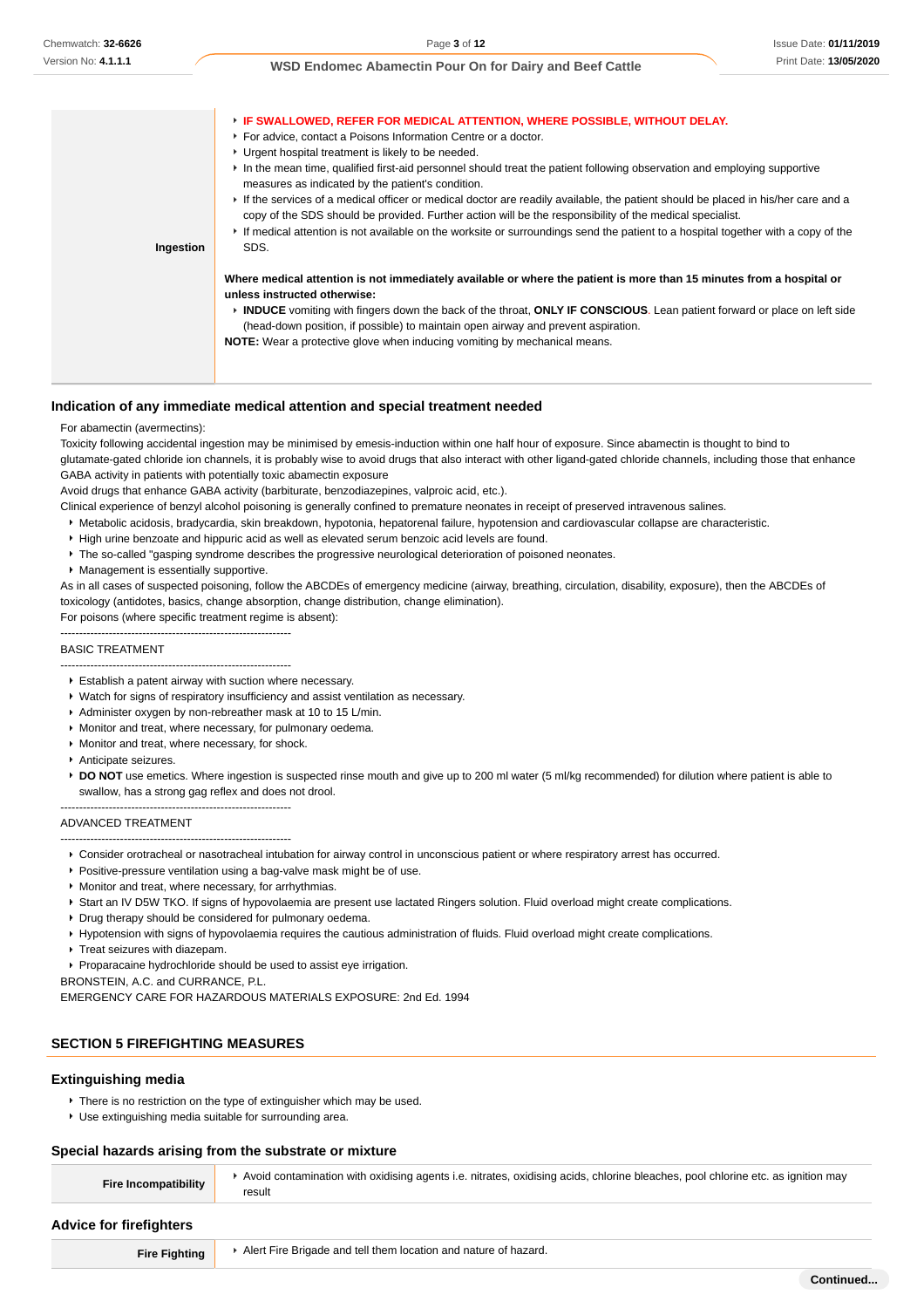|                              | ▶ Wear breathing apparatus plus protective gloves in the event of a fire.<br>▶ Prevent, by any means available, spillage from entering drains or water courses.<br>► Use fire fighting procedures suitable for surrounding area.<br>DO NOT approach containers suspected to be hot.<br>▶ Cool fire exposed containers with water spray from a protected location.<br>If safe to do so, remove containers from path of fire.<br>Equipment should be thoroughly decontaminated after use.                                                                                                                                                                                                                                                  |
|------------------------------|------------------------------------------------------------------------------------------------------------------------------------------------------------------------------------------------------------------------------------------------------------------------------------------------------------------------------------------------------------------------------------------------------------------------------------------------------------------------------------------------------------------------------------------------------------------------------------------------------------------------------------------------------------------------------------------------------------------------------------------|
| <b>Fire/Explosion Hazard</b> | The material is not readily combustible under normal conditions.<br>► However, it will break down under fire conditions and the organic component may burn.<br>Not considered to be a significant fire risk.<br>Heat may cause expansion or decomposition with violent rupture of containers.<br>▶ Decomposes on heating and may produce toxic fumes of carbon monoxide (CO).<br>May emit acrid smoke.<br>Combustion products include:<br>carbon dioxide (CO2)<br>aldehydes<br>other pyrolysis products typical of burning organic material.<br>May emit poisonous fumes.<br>May emit corrosive fumes.<br><b>WARNING:</b> Long standing in contact with air and light may result in the formation<br>of potentially explosive peroxides. |
| <b>HAZCHEM</b>               | Not Applicable                                                                                                                                                                                                                                                                                                                                                                                                                                                                                                                                                                                                                                                                                                                           |

# **SECTION 6 ACCIDENTAL RELEASE MEASURES**

# **Personal precautions, protective equipment and emergency procedures**

See section 8

# **Environmental precautions**

See section 12

# **Methods and material for containment and cleaning up**

|                     | Environmental hazard - contain spillage.<br>• Clean up all spills immediately.                                                                                                                                                                                                                                                                                                                                                                                                                                                                                                                                                                                                                                                                                                                                                                                                               |
|---------------------|----------------------------------------------------------------------------------------------------------------------------------------------------------------------------------------------------------------------------------------------------------------------------------------------------------------------------------------------------------------------------------------------------------------------------------------------------------------------------------------------------------------------------------------------------------------------------------------------------------------------------------------------------------------------------------------------------------------------------------------------------------------------------------------------------------------------------------------------------------------------------------------------|
| <b>Minor Spills</b> | Avoid breathing vapours and contact with skin and eyes.<br>• Control personal contact with the substance, by using protective equipment.<br>• Contain and absorb spill with sand, earth, inert material or vermiculite.<br>$\cdot$ Wipe up.<br>• Place in a suitable, labelled container for waste disposal.                                                                                                                                                                                                                                                                                                                                                                                                                                                                                                                                                                                 |
| <b>Major Spills</b> | Environmental hazard - contain spillage.<br>Moderate hazard.<br>• Clear area of personnel and move upwind.<br>Alert Fire Brigade and tell them location and nature of hazard.<br>• Wear breathing apparatus plus protective gloves.<br>► Prevent, by any means available, spillage from entering drains or water course.<br>▶ Stop leak if safe to do so.<br>Contain spill with sand, earth or vermiculite.<br>• Collect recoverable product into labelled containers for recycling.<br>• Neutralise/decontaminate residue (see Section 13 for specific agent).<br>• Collect solid residues and seal in labelled drums for disposal.<br>▶ Wash area and prevent runoff into drains.<br>After clean up operations, decontaminate and launder all protective clothing and equipment before storing and re-using.<br>If contamination of drains or waterways occurs, advise emergency services. |

Personal Protective Equipment advice is contained in Section 8 of the SDS.

### **SECTION 7 HANDLING AND STORAGE**

| <b>Precautions for safe handling</b> |                                                                                                                                                                                                                                                                                                                                                                                                                                                                                                                                                                                                                                                                                                                                                                                           |  |
|--------------------------------------|-------------------------------------------------------------------------------------------------------------------------------------------------------------------------------------------------------------------------------------------------------------------------------------------------------------------------------------------------------------------------------------------------------------------------------------------------------------------------------------------------------------------------------------------------------------------------------------------------------------------------------------------------------------------------------------------------------------------------------------------------------------------------------------------|--|
| Safe handling                        | DO NOT allow clothing wet with material to stay in contact with skin<br>The substance accumulates peroxides which may become hazardous only if it evaporates or is distilled or otherwise treated to<br>concentrate the peroxides. The substance may concentrate around the container opening for example.<br>Purchases of peroxidisable chemicals should be restricted to ensure that the chemical is used completely before it can become<br>peroxidised.<br>A responsible person should maintain an inventory of peroxidisable chemicals or annotate the general chemical inventory to<br>indicate which chemicals are subject to peroxidation. An expiration date should be determined. The chemical should either<br>be treated to remove peroxides or disposed of before this date. |  |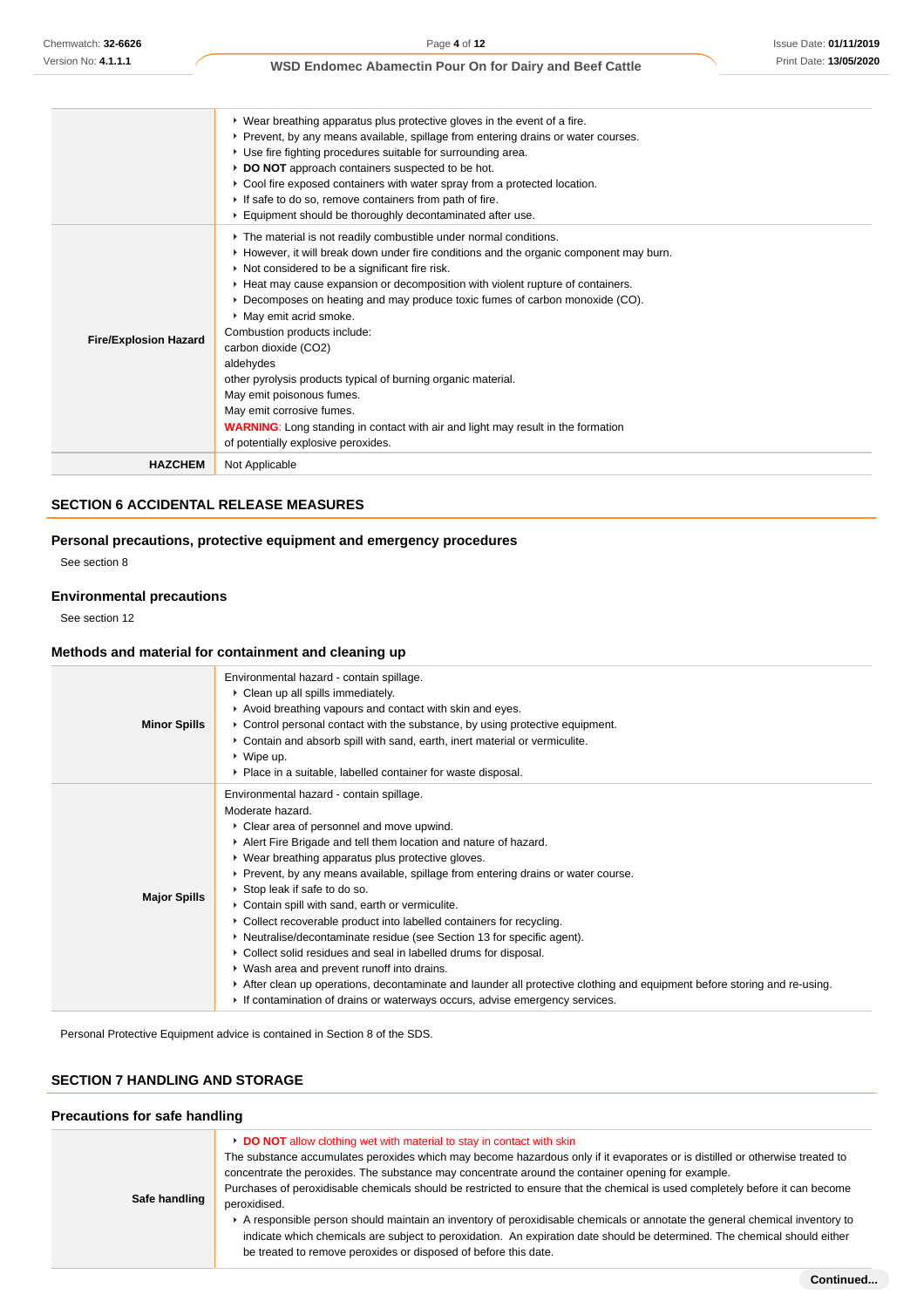|                          | The person or laboratory receiving the chemical should record a receipt date on the bottle. The individual opening the |  |  |  |
|--------------------------|------------------------------------------------------------------------------------------------------------------------|--|--|--|
|                          | container should add an opening date.                                                                                  |  |  |  |
|                          | ► Unopened containers received from the supplier should be safe to store for 18 months.                                |  |  |  |
|                          | • Opened containers should not be stored for more than 12 months.                                                      |  |  |  |
|                          | Avoid all personal contact, including inhalation.                                                                      |  |  |  |
|                          | • Wear protective clothing when risk of exposure occurs.                                                               |  |  |  |
|                          | ▶ Use in a well-ventilated area.                                                                                       |  |  |  |
|                          | Avoid contact with moisture.                                                                                           |  |  |  |
|                          | Avoid contact with incompatible materials.                                                                             |  |  |  |
|                          | V When handling, DO NOT eat, drink or smoke.                                                                           |  |  |  |
|                          | ▶ Keep containers securely sealed when not in use.                                                                     |  |  |  |
|                          | Avoid physical damage to containers.                                                                                   |  |  |  |
|                          | Always wash hands with soap and water after handling.                                                                  |  |  |  |
|                          | ▶ Work clothes should be laundered separately. Launder contaminated clothing before re-use.                            |  |  |  |
|                          | ► Use good occupational work practice.                                                                                 |  |  |  |
|                          | ▶ Observe manufacturer's storage and handling recommendations contained within this SDS.                               |  |  |  |
|                          | Atmosphere should be regularly checked against established exposure standards to ensure safe working conditions are    |  |  |  |
|                          | maintained.                                                                                                            |  |  |  |
|                          | Store in original containers.                                                                                          |  |  |  |
|                          | ▶ Keep containers securely sealed.                                                                                     |  |  |  |
|                          | • No smoking, naked lights or ignition sources.                                                                        |  |  |  |
| <b>Other information</b> | Store in a cool, dry, well-ventilated area.                                                                            |  |  |  |
|                          | Store away from incompatible materials and foodstuff containers.                                                       |  |  |  |
|                          | ► Protect containers against physical damage and check regularly for leaks.                                            |  |  |  |
|                          | ▶ Observe manufacturer's storage and handling recommendations contained within this SDS.                               |  |  |  |

# **Conditions for safe storage, including any incompatibilities**

| Suitable container      | Polyethylene or polypropylene container.<br>• Check all containers are clearly labelled and free from leaks.                 |
|-------------------------|------------------------------------------------------------------------------------------------------------------------------|
| Storage incompatibility | Avoid reaction with oxidising agents<br>Avoid strong acids, bases.<br>Avoid contact with copper, aluminium and their alloys. |

# **SECTION 8 EXPOSURE CONTROLS / PERSONAL PROTECTION**

### **Control parameters**

### **OCCUPATIONAL EXPOSURE LIMITS (OEL)**

**INGREDIENT DATA**

### Not Available

#### **EMERGENCY LIMITS**

| Ingredient                                                    | <b>Material name</b> | TEEL-1        | TEEL-2              | TEEL-3        |
|---------------------------------------------------------------|----------------------|---------------|---------------------|---------------|
| WSD Endomec Abamectin<br>Pour On for Dairy and Beef<br>Cattle | Not Available        | Not Available | Not Available       | Not Available |
|                                                               |                      |               |                     |               |
| Ingredient                                                    | <b>Original IDLH</b> |               | <b>Revised IDLH</b> |               |
| abamectin                                                     | Not Available        |               | Not Available       |               |

### **OCCUPATIONAL EXPOSURE BANDING**

| Ingredient | <b>Occupational Exposure Band Rating</b>                                                                                                                                                                                                                                                                                                                                 | <b>Occupational Exposure Band Limit</b> |
|------------|--------------------------------------------------------------------------------------------------------------------------------------------------------------------------------------------------------------------------------------------------------------------------------------------------------------------------------------------------------------------------|-----------------------------------------|
| abamectin  | $\leq 0.01$ mg/m <sup>3</sup>                                                                                                                                                                                                                                                                                                                                            |                                         |
| Notes:     | Occupational exposure banding is a process of assigning chemicals into specific categories or bands based on a chemical's<br>potency and the adverse health outcomes associated with exposure. The output of this process is an occupational exposure<br>band (OEB), which corresponds to a range of exposure concentrations that are expected to protect worker health. |                                         |

### **MATERIAL DATA**

For abamectin (avermectins)

CEL TWA: 0.04 mg/m3 [Manufacturer]

(CEL = Chemwatch Exposure Limit)

The acceptable daily intake (ADI) of 0.4 mg/day was derived using an NOAEL of 0.25 mg/kg/day from oral toxicity studies in dogs, adjusting for body weight (50 kg) and by applying a composite uncertainty factor of 30 to account for interindividual variability, interspecies extrapolation and the severity of the critical endpoint (neurotoxicity). The recommended

exposure standard and a wipe test criteria of 0.4 mg/100 cm2 were derived using the ADI.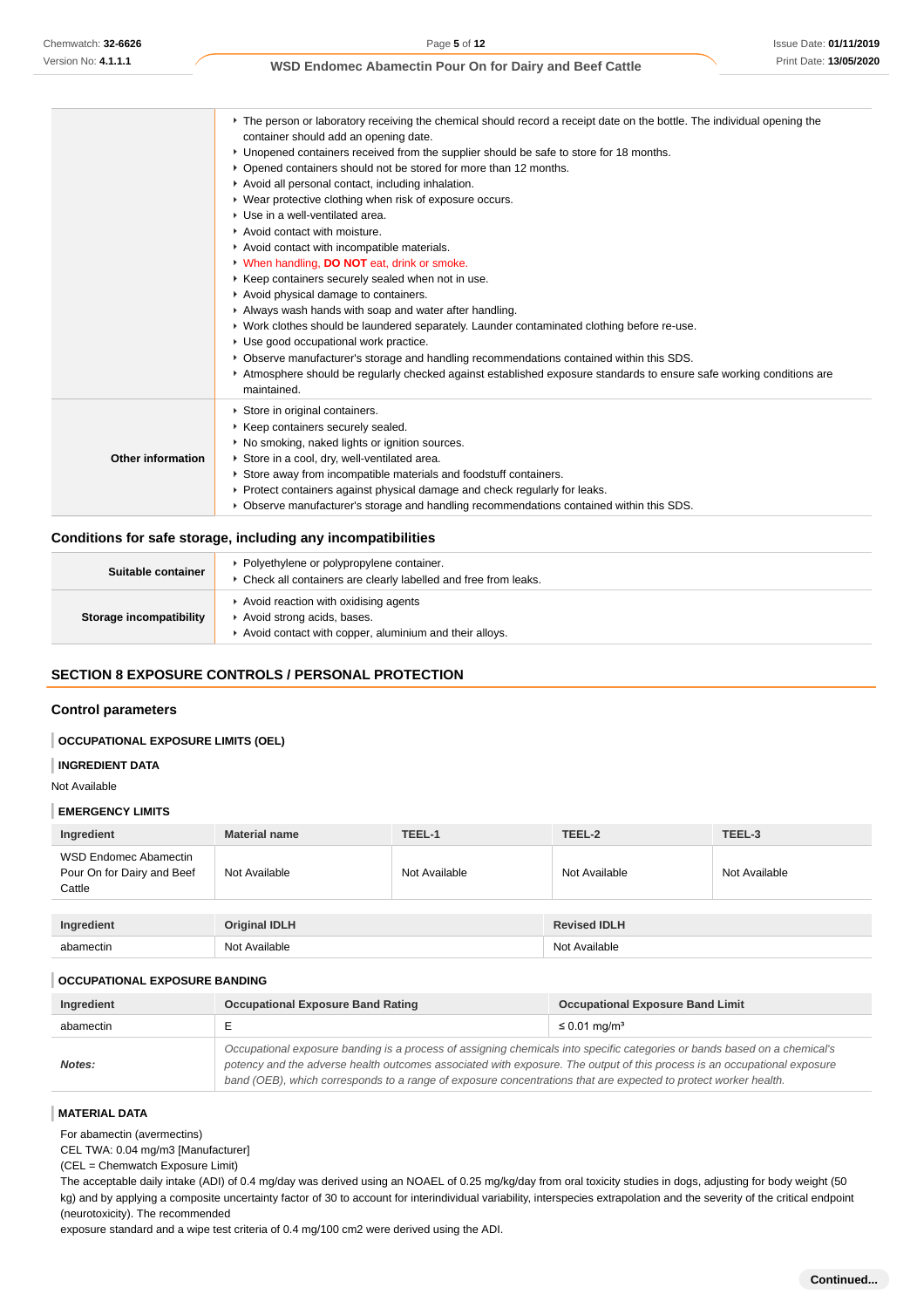# **Exposure controls**

| Appropriate engineering<br>controls | Engineering controls are used to remove a hazard or place a barrier between the worker and the hazard. Well-designed<br>engineering controls can be highly effective in protecting workers and will typically be independent of worker interactions to<br>provide this high level of protection.<br>The basic types of engineering controls are:<br>Process controls which involve changing the way a job activity or process is done to reduce the risk.<br>Enclosure and/or isolation of emission source which keeps a selected hazard "physically" away from the worker and ventilation<br>that strategically "adds" and "removes" air in the work environment. Ventilation can remove or dilute an air contaminant if<br>designed properly. The design of a ventilation system must match the particular process and chemical or contaminant in use.<br>Employers may need to use multiple types of controls to prevent employee overexposure.<br>Local exhaust ventilation usually required. If risk of overexposure exists, wear approved respirator. Correct fit is essential to<br>obtain adequate protection. Supplied-air type respirator may be required in special circumstances. Correct fit is essential to<br>ensure adequate protection.<br>An approved self contained breathing apparatus (SCBA) may be required in some situations.<br>Provide adequate ventilation in warehouse or closed storage area. Air contaminants generated in the workplace possess varying<br>"escape" velocities which, in turn, determine the "capture velocities" of fresh circulating air required to effectively remove the<br>contaminant.<br>Type of Contaminant:<br>Air Speed:<br>solvent, vapours, degreasing etc., evaporating from tank (in still air).<br>aerosols, fumes from pouring operations, intermittent container filling, low speed conveyer transfers,<br>$0.5 - 1$ m/s<br>welding, spray drift, plating acid fumes, pickling (released at low velocity into zone of active<br>generation)<br>$1-2.5$ m/s<br>direct spray, spray painting in shallow booths, drum filling, conveyer loading, crusher dusts, gas<br>discharge (active generation into zone of rapid air motion)<br>$2.5 - 10$ m/s<br>grinding, abrasive blasting, tumbling, high speed wheel generated dusts (released at high initial<br>velocity into zone of very high rapid air motion).<br>Within each range the appropriate value depends on:<br>Lower end of the range<br>Upper end of the range<br>1: Room air currents minimal or favourable to capture<br>1: Disturbing room air currents<br>2: Contaminants of low toxicity or of nuisance value only.<br>2: Contaminants of high toxicity<br>3: Intermittent, low production.<br>3: High production, heavy use<br>4: Small hood-local control only<br>4: Large hood or large air mass in motion<br>Simple theory shows that air velocity falls rapidly with distance away from the opening of a simple extraction pipe. Velocity<br>generally decreases with the square of distance from the extraction point (in simple cases). Therefore the air speed at the<br>extraction point should be adjusted, accordingly, after reference to distance from the contaminating source. The air velocity at the<br>extraction fan, for example, should be a minimum of 1-2 m/s (200-400 f/min) for extraction of solvents generated in a tank 2<br>meters distant from the extraction point. Other mechanical considerations, producing performance deficits within the extraction<br>apparatus, make it essential that theoretical air velocities are multiplied by factors of 10 or more when extraction systems are<br>installed or used. |  | $0.25 - 0.5$ m/s<br>(50-100 f/min.)<br>(100-200 f/min.)<br>(200-500 f/min.)<br>(500-2000 f/min.) |
|-------------------------------------|-----------------------------------------------------------------------------------------------------------------------------------------------------------------------------------------------------------------------------------------------------------------------------------------------------------------------------------------------------------------------------------------------------------------------------------------------------------------------------------------------------------------------------------------------------------------------------------------------------------------------------------------------------------------------------------------------------------------------------------------------------------------------------------------------------------------------------------------------------------------------------------------------------------------------------------------------------------------------------------------------------------------------------------------------------------------------------------------------------------------------------------------------------------------------------------------------------------------------------------------------------------------------------------------------------------------------------------------------------------------------------------------------------------------------------------------------------------------------------------------------------------------------------------------------------------------------------------------------------------------------------------------------------------------------------------------------------------------------------------------------------------------------------------------------------------------------------------------------------------------------------------------------------------------------------------------------------------------------------------------------------------------------------------------------------------------------------------------------------------------------------------------------------------------------------------------------------------------------------------------------------------------------------------------------------------------------------------------------------------------------------------------------------------------------------------------------------------------------------------------------------------------------------------------------------------------------------------------------------------------------------------------------------------------------------------------------------------------------------------------------------------------------------------------------------------------------------------------------------------------------------------------------------------------------------------------------------------------------------------------------------------------------------------------------------------------------------------------------------------------------------------------------------------------------------------------------------------------------------------------------------------------------------------------------------------------------------------------------------------------------------------------------------------------------------------------------------------------------------------------------------------------------------------------------------------------------------------------------------------------------------------------------------------------------------------|--|--------------------------------------------------------------------------------------------------|
| <b>Personal protection</b>          |                                                                                                                                                                                                                                                                                                                                                                                                                                                                                                                                                                                                                                                                                                                                                                                                                                                                                                                                                                                                                                                                                                                                                                                                                                                                                                                                                                                                                                                                                                                                                                                                                                                                                                                                                                                                                                                                                                                                                                                                                                                                                                                                                                                                                                                                                                                                                                                                                                                                                                                                                                                                                                                                                                                                                                                                                                                                                                                                                                                                                                                                                                                                                                                                                                                                                                                                                                                                                                                                                                                                                                                                                                                                                   |  |                                                                                                  |
| Eye and face protection             | Safety glasses with side shields.<br>Chemical goggles.<br>Contact lenses may pose a special hazard; soft contact lenses may absorb and concentrate irritants. A written policy<br>document, describing the wearing of lenses or restrictions on use, should be created for each workplace or task. This should<br>include a review of lens absorption and adsorption for the class of chemicals in use and an account of injury experience.<br>Medical and first-aid personnel should be trained in their removal and suitable equipment should be readily available. In the<br>event of chemical exposure, begin eye irrigation immediately and remove contact lens as soon as practicable. Lens should<br>be removed at the first signs of eye redness or irritation - lens should be removed in a clean environment only after workers<br>have washed hands thoroughly. [CDC NIOSH Current Intelligence Bulletin 59], [AS/NZS 1336 or national equivalent]                                                                                                                                                                                                                                                                                                                                                                                                                                                                                                                                                                                                                                                                                                                                                                                                                                                                                                                                                                                                                                                                                                                                                                                                                                                                                                                                                                                                                                                                                                                                                                                                                                                                                                                                                                                                                                                                                                                                                                                                                                                                                                                                                                                                                                                                                                                                                                                                                                                                                                                                                                                                                                                                                                                     |  |                                                                                                  |
| <b>Skin protection</b>              | See Hand protection below                                                                                                                                                                                                                                                                                                                                                                                                                                                                                                                                                                                                                                                                                                                                                                                                                                                                                                                                                                                                                                                                                                                                                                                                                                                                                                                                                                                                                                                                                                                                                                                                                                                                                                                                                                                                                                                                                                                                                                                                                                                                                                                                                                                                                                                                                                                                                                                                                                                                                                                                                                                                                                                                                                                                                                                                                                                                                                                                                                                                                                                                                                                                                                                                                                                                                                                                                                                                                                                                                                                                                                                                                                                         |  |                                                                                                  |
| <b>Hands/feet protection</b>        | ▶ Wear chemical protective gloves, e.g. PVC.<br>▶ Wear safety footwear or safety gumboots, e.g. Rubber<br>NOTE:<br>▶ The material may produce skin sensitisation in predisposed individuals. Care must be taken, when removing gloves and other<br>protective equipment, to avoid all possible skin contact.<br>▶ Contaminated leather items, such as shoes, belts and watch-bands should be removed and destroyed.<br>The selection of suitable gloves does not only depend on the material, but also on further marks of quality which vary from<br>manufacturer to manufacturer. Where the chemical is a preparation of several substances, the resistance of the glove material<br>can not be calculated in advance and has therefore to be checked prior to the application.                                                                                                                                                                                                                                                                                                                                                                                                                                                                                                                                                                                                                                                                                                                                                                                                                                                                                                                                                                                                                                                                                                                                                                                                                                                                                                                                                                                                                                                                                                                                                                                                                                                                                                                                                                                                                                                                                                                                                                                                                                                                                                                                                                                                                                                                                                                                                                                                                                                                                                                                                                                                                                                                                                                                                                                                                                                                                                 |  |                                                                                                  |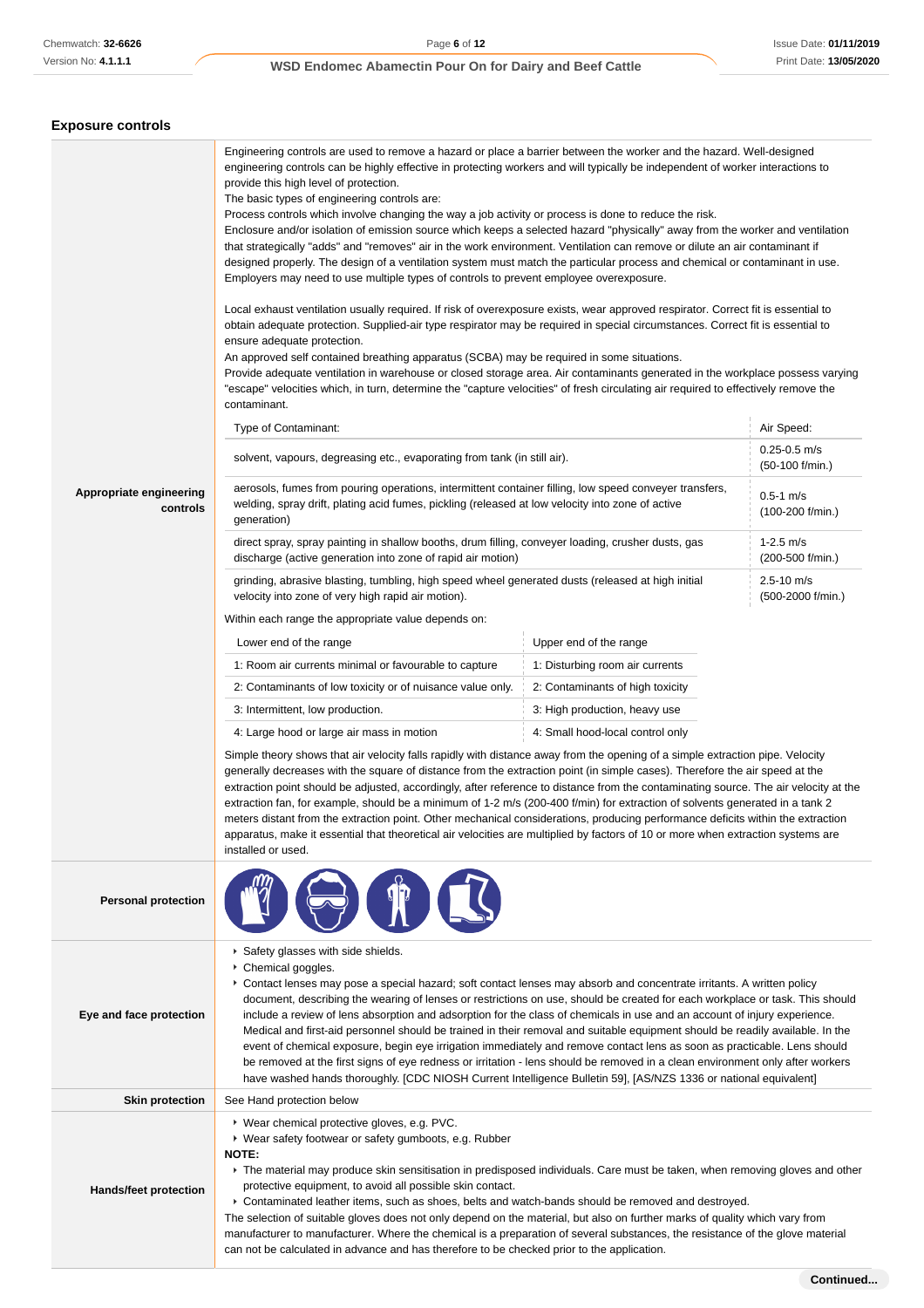| observed when making a final choice.<br>Personal hygiene is a key element of effective hand care. Gloves must only be worn on clean hands. After using gloves, hands<br>should be washed and dried thoroughly. Application of a non-perfumed moisturiser is recommended.<br>Suitability and durability of glove type is dependent on usage. Important factors in the selection of gloves include:<br>frequency and duration of contact,<br>chemical resistance of glove material,<br>glove thickness and<br>٠<br>dexterity<br>Select gloves tested to a relevant standard (e.g. Europe EN 374, US F739, AS/NZS 2161.1 or national equivalent).<br>When prolonged or frequently repeated contact may occur, a glove with a protection class of 5 or higher<br>(breakthrough time greater than 240 minutes according to EN 374, AS/NZS 2161.10.1 or national equivalent) is<br>recommended.<br>When only brief contact is expected, a glove with a protection class of 3 or higher (breakthrough time greater than<br>60 minutes according to EN 374, AS/NZS 2161.10.1 or national equivalent) is recommended.<br>Some glove polymer types are less affected by movement and this should be taken into account when<br>considering gloves for long-term use.<br>Contaminated gloves should be replaced.<br>As defined in ASTM F-739-96 in any application, gloves are rated as:<br>Excellent when breakthrough time > 480 min<br>Good when breakthrough time > 20 min<br>$\epsilon$<br>Fair when breakthrough time < 20 min<br>$\blacksquare$<br>Poor when glove material degrades<br>For general applications, gloves with a thickness typically greater than 0.35 mm, are recommended.<br>It should be emphasised that glove thickness is not necessarily a good predictor of glove resistance to a specific chemical, as the<br>permeation efficiency of the glove will be dependent on the exact composition of the glove material. Therefore, glove selection<br>should also be based on consideration of the task requirements and knowledge of breakthrough times.<br>Glove thickness may also vary depending on the glove manufacturer, the glove type and the glove model. Therefore, the<br>manufacturers' technical data should always be taken into account to ensure selection of the most appropriate glove for the task.<br>Note: Depending on the activity being conducted, gloves of varying thickness may be required for specific tasks. For example:<br>Thinner gloves (down to 0.1 mm or less) may be required where a high degree of manual dexterity is needed.<br>However, these gloves are only likely to give short duration protection and would normally be just for single use<br>applications, then disposed of.<br>Thicker gloves (up to 3 mm or more) may be required where there is a mechanical (as well as a chemical) risk i.e.<br>where there is abrasion or puncture potential<br>Gloves must only be worn on clean hands. After using gloves, hands should be washed and dried thoroughly. Application of a<br>non-perfumed moisturiser is recommended.<br><b>Body protection</b><br>See Other protection below<br>• Overalls.<br>▶ P.V.C. apron.<br>Other protection<br>▶ Barrier cream.<br>▶ Skin cleansing cream.<br>$\blacktriangleright$ Eye wash unit. | The exact break through time for substances has to be obtained from the manufacturer of the protective gloves and has to be |
|---------------------------------------------------------------------------------------------------------------------------------------------------------------------------------------------------------------------------------------------------------------------------------------------------------------------------------------------------------------------------------------------------------------------------------------------------------------------------------------------------------------------------------------------------------------------------------------------------------------------------------------------------------------------------------------------------------------------------------------------------------------------------------------------------------------------------------------------------------------------------------------------------------------------------------------------------------------------------------------------------------------------------------------------------------------------------------------------------------------------------------------------------------------------------------------------------------------------------------------------------------------------------------------------------------------------------------------------------------------------------------------------------------------------------------------------------------------------------------------------------------------------------------------------------------------------------------------------------------------------------------------------------------------------------------------------------------------------------------------------------------------------------------------------------------------------------------------------------------------------------------------------------------------------------------------------------------------------------------------------------------------------------------------------------------------------------------------------------------------------------------------------------------------------------------------------------------------------------------------------------------------------------------------------------------------------------------------------------------------------------------------------------------------------------------------------------------------------------------------------------------------------------------------------------------------------------------------------------------------------------------------------------------------------------------------------------------------------------------------------------------------------------------------------------------------------------------------------------------------------------------------------------------------------------------------------------------------------------------------------------------------------------------------------------------------------------------------------------------------------------------------------------------------------------------------------------------------------------------------------------------------------------------------------------|-----------------------------------------------------------------------------------------------------------------------------|
|                                                                                                                                                                                                                                                                                                                                                                                                                                                                                                                                                                                                                                                                                                                                                                                                                                                                                                                                                                                                                                                                                                                                                                                                                                                                                                                                                                                                                                                                                                                                                                                                                                                                                                                                                                                                                                                                                                                                                                                                                                                                                                                                                                                                                                                                                                                                                                                                                                                                                                                                                                                                                                                                                                                                                                                                                                                                                                                                                                                                                                                                                                                                                                                                                                                                                                   |                                                                                                                             |
|                                                                                                                                                                                                                                                                                                                                                                                                                                                                                                                                                                                                                                                                                                                                                                                                                                                                                                                                                                                                                                                                                                                                                                                                                                                                                                                                                                                                                                                                                                                                                                                                                                                                                                                                                                                                                                                                                                                                                                                                                                                                                                                                                                                                                                                                                                                                                                                                                                                                                                                                                                                                                                                                                                                                                                                                                                                                                                                                                                                                                                                                                                                                                                                                                                                                                                   |                                                                                                                             |
|                                                                                                                                                                                                                                                                                                                                                                                                                                                                                                                                                                                                                                                                                                                                                                                                                                                                                                                                                                                                                                                                                                                                                                                                                                                                                                                                                                                                                                                                                                                                                                                                                                                                                                                                                                                                                                                                                                                                                                                                                                                                                                                                                                                                                                                                                                                                                                                                                                                                                                                                                                                                                                                                                                                                                                                                                                                                                                                                                                                                                                                                                                                                                                                                                                                                                                   |                                                                                                                             |
|                                                                                                                                                                                                                                                                                                                                                                                                                                                                                                                                                                                                                                                                                                                                                                                                                                                                                                                                                                                                                                                                                                                                                                                                                                                                                                                                                                                                                                                                                                                                                                                                                                                                                                                                                                                                                                                                                                                                                                                                                                                                                                                                                                                                                                                                                                                                                                                                                                                                                                                                                                                                                                                                                                                                                                                                                                                                                                                                                                                                                                                                                                                                                                                                                                                                                                   |                                                                                                                             |
|                                                                                                                                                                                                                                                                                                                                                                                                                                                                                                                                                                                                                                                                                                                                                                                                                                                                                                                                                                                                                                                                                                                                                                                                                                                                                                                                                                                                                                                                                                                                                                                                                                                                                                                                                                                                                                                                                                                                                                                                                                                                                                                                                                                                                                                                                                                                                                                                                                                                                                                                                                                                                                                                                                                                                                                                                                                                                                                                                                                                                                                                                                                                                                                                                                                                                                   |                                                                                                                             |
|                                                                                                                                                                                                                                                                                                                                                                                                                                                                                                                                                                                                                                                                                                                                                                                                                                                                                                                                                                                                                                                                                                                                                                                                                                                                                                                                                                                                                                                                                                                                                                                                                                                                                                                                                                                                                                                                                                                                                                                                                                                                                                                                                                                                                                                                                                                                                                                                                                                                                                                                                                                                                                                                                                                                                                                                                                                                                                                                                                                                                                                                                                                                                                                                                                                                                                   |                                                                                                                             |
|                                                                                                                                                                                                                                                                                                                                                                                                                                                                                                                                                                                                                                                                                                                                                                                                                                                                                                                                                                                                                                                                                                                                                                                                                                                                                                                                                                                                                                                                                                                                                                                                                                                                                                                                                                                                                                                                                                                                                                                                                                                                                                                                                                                                                                                                                                                                                                                                                                                                                                                                                                                                                                                                                                                                                                                                                                                                                                                                                                                                                                                                                                                                                                                                                                                                                                   |                                                                                                                             |
|                                                                                                                                                                                                                                                                                                                                                                                                                                                                                                                                                                                                                                                                                                                                                                                                                                                                                                                                                                                                                                                                                                                                                                                                                                                                                                                                                                                                                                                                                                                                                                                                                                                                                                                                                                                                                                                                                                                                                                                                                                                                                                                                                                                                                                                                                                                                                                                                                                                                                                                                                                                                                                                                                                                                                                                                                                                                                                                                                                                                                                                                                                                                                                                                                                                                                                   |                                                                                                                             |
|                                                                                                                                                                                                                                                                                                                                                                                                                                                                                                                                                                                                                                                                                                                                                                                                                                                                                                                                                                                                                                                                                                                                                                                                                                                                                                                                                                                                                                                                                                                                                                                                                                                                                                                                                                                                                                                                                                                                                                                                                                                                                                                                                                                                                                                                                                                                                                                                                                                                                                                                                                                                                                                                                                                                                                                                                                                                                                                                                                                                                                                                                                                                                                                                                                                                                                   |                                                                                                                             |
|                                                                                                                                                                                                                                                                                                                                                                                                                                                                                                                                                                                                                                                                                                                                                                                                                                                                                                                                                                                                                                                                                                                                                                                                                                                                                                                                                                                                                                                                                                                                                                                                                                                                                                                                                                                                                                                                                                                                                                                                                                                                                                                                                                                                                                                                                                                                                                                                                                                                                                                                                                                                                                                                                                                                                                                                                                                                                                                                                                                                                                                                                                                                                                                                                                                                                                   |                                                                                                                             |
|                                                                                                                                                                                                                                                                                                                                                                                                                                                                                                                                                                                                                                                                                                                                                                                                                                                                                                                                                                                                                                                                                                                                                                                                                                                                                                                                                                                                                                                                                                                                                                                                                                                                                                                                                                                                                                                                                                                                                                                                                                                                                                                                                                                                                                                                                                                                                                                                                                                                                                                                                                                                                                                                                                                                                                                                                                                                                                                                                                                                                                                                                                                                                                                                                                                                                                   |                                                                                                                             |
|                                                                                                                                                                                                                                                                                                                                                                                                                                                                                                                                                                                                                                                                                                                                                                                                                                                                                                                                                                                                                                                                                                                                                                                                                                                                                                                                                                                                                                                                                                                                                                                                                                                                                                                                                                                                                                                                                                                                                                                                                                                                                                                                                                                                                                                                                                                                                                                                                                                                                                                                                                                                                                                                                                                                                                                                                                                                                                                                                                                                                                                                                                                                                                                                                                                                                                   |                                                                                                                             |
|                                                                                                                                                                                                                                                                                                                                                                                                                                                                                                                                                                                                                                                                                                                                                                                                                                                                                                                                                                                                                                                                                                                                                                                                                                                                                                                                                                                                                                                                                                                                                                                                                                                                                                                                                                                                                                                                                                                                                                                                                                                                                                                                                                                                                                                                                                                                                                                                                                                                                                                                                                                                                                                                                                                                                                                                                                                                                                                                                                                                                                                                                                                                                                                                                                                                                                   |                                                                                                                             |
|                                                                                                                                                                                                                                                                                                                                                                                                                                                                                                                                                                                                                                                                                                                                                                                                                                                                                                                                                                                                                                                                                                                                                                                                                                                                                                                                                                                                                                                                                                                                                                                                                                                                                                                                                                                                                                                                                                                                                                                                                                                                                                                                                                                                                                                                                                                                                                                                                                                                                                                                                                                                                                                                                                                                                                                                                                                                                                                                                                                                                                                                                                                                                                                                                                                                                                   |                                                                                                                             |
|                                                                                                                                                                                                                                                                                                                                                                                                                                                                                                                                                                                                                                                                                                                                                                                                                                                                                                                                                                                                                                                                                                                                                                                                                                                                                                                                                                                                                                                                                                                                                                                                                                                                                                                                                                                                                                                                                                                                                                                                                                                                                                                                                                                                                                                                                                                                                                                                                                                                                                                                                                                                                                                                                                                                                                                                                                                                                                                                                                                                                                                                                                                                                                                                                                                                                                   |                                                                                                                             |
|                                                                                                                                                                                                                                                                                                                                                                                                                                                                                                                                                                                                                                                                                                                                                                                                                                                                                                                                                                                                                                                                                                                                                                                                                                                                                                                                                                                                                                                                                                                                                                                                                                                                                                                                                                                                                                                                                                                                                                                                                                                                                                                                                                                                                                                                                                                                                                                                                                                                                                                                                                                                                                                                                                                                                                                                                                                                                                                                                                                                                                                                                                                                                                                                                                                                                                   |                                                                                                                             |
|                                                                                                                                                                                                                                                                                                                                                                                                                                                                                                                                                                                                                                                                                                                                                                                                                                                                                                                                                                                                                                                                                                                                                                                                                                                                                                                                                                                                                                                                                                                                                                                                                                                                                                                                                                                                                                                                                                                                                                                                                                                                                                                                                                                                                                                                                                                                                                                                                                                                                                                                                                                                                                                                                                                                                                                                                                                                                                                                                                                                                                                                                                                                                                                                                                                                                                   |                                                                                                                             |
|                                                                                                                                                                                                                                                                                                                                                                                                                                                                                                                                                                                                                                                                                                                                                                                                                                                                                                                                                                                                                                                                                                                                                                                                                                                                                                                                                                                                                                                                                                                                                                                                                                                                                                                                                                                                                                                                                                                                                                                                                                                                                                                                                                                                                                                                                                                                                                                                                                                                                                                                                                                                                                                                                                                                                                                                                                                                                                                                                                                                                                                                                                                                                                                                                                                                                                   |                                                                                                                             |
|                                                                                                                                                                                                                                                                                                                                                                                                                                                                                                                                                                                                                                                                                                                                                                                                                                                                                                                                                                                                                                                                                                                                                                                                                                                                                                                                                                                                                                                                                                                                                                                                                                                                                                                                                                                                                                                                                                                                                                                                                                                                                                                                                                                                                                                                                                                                                                                                                                                                                                                                                                                                                                                                                                                                                                                                                                                                                                                                                                                                                                                                                                                                                                                                                                                                                                   |                                                                                                                             |
|                                                                                                                                                                                                                                                                                                                                                                                                                                                                                                                                                                                                                                                                                                                                                                                                                                                                                                                                                                                                                                                                                                                                                                                                                                                                                                                                                                                                                                                                                                                                                                                                                                                                                                                                                                                                                                                                                                                                                                                                                                                                                                                                                                                                                                                                                                                                                                                                                                                                                                                                                                                                                                                                                                                                                                                                                                                                                                                                                                                                                                                                                                                                                                                                                                                                                                   |                                                                                                                             |
|                                                                                                                                                                                                                                                                                                                                                                                                                                                                                                                                                                                                                                                                                                                                                                                                                                                                                                                                                                                                                                                                                                                                                                                                                                                                                                                                                                                                                                                                                                                                                                                                                                                                                                                                                                                                                                                                                                                                                                                                                                                                                                                                                                                                                                                                                                                                                                                                                                                                                                                                                                                                                                                                                                                                                                                                                                                                                                                                                                                                                                                                                                                                                                                                                                                                                                   |                                                                                                                             |
|                                                                                                                                                                                                                                                                                                                                                                                                                                                                                                                                                                                                                                                                                                                                                                                                                                                                                                                                                                                                                                                                                                                                                                                                                                                                                                                                                                                                                                                                                                                                                                                                                                                                                                                                                                                                                                                                                                                                                                                                                                                                                                                                                                                                                                                                                                                                                                                                                                                                                                                                                                                                                                                                                                                                                                                                                                                                                                                                                                                                                                                                                                                                                                                                                                                                                                   |                                                                                                                             |
|                                                                                                                                                                                                                                                                                                                                                                                                                                                                                                                                                                                                                                                                                                                                                                                                                                                                                                                                                                                                                                                                                                                                                                                                                                                                                                                                                                                                                                                                                                                                                                                                                                                                                                                                                                                                                                                                                                                                                                                                                                                                                                                                                                                                                                                                                                                                                                                                                                                                                                                                                                                                                                                                                                                                                                                                                                                                                                                                                                                                                                                                                                                                                                                                                                                                                                   |                                                                                                                             |
|                                                                                                                                                                                                                                                                                                                                                                                                                                                                                                                                                                                                                                                                                                                                                                                                                                                                                                                                                                                                                                                                                                                                                                                                                                                                                                                                                                                                                                                                                                                                                                                                                                                                                                                                                                                                                                                                                                                                                                                                                                                                                                                                                                                                                                                                                                                                                                                                                                                                                                                                                                                                                                                                                                                                                                                                                                                                                                                                                                                                                                                                                                                                                                                                                                                                                                   |                                                                                                                             |
|                                                                                                                                                                                                                                                                                                                                                                                                                                                                                                                                                                                                                                                                                                                                                                                                                                                                                                                                                                                                                                                                                                                                                                                                                                                                                                                                                                                                                                                                                                                                                                                                                                                                                                                                                                                                                                                                                                                                                                                                                                                                                                                                                                                                                                                                                                                                                                                                                                                                                                                                                                                                                                                                                                                                                                                                                                                                                                                                                                                                                                                                                                                                                                                                                                                                                                   |                                                                                                                             |
|                                                                                                                                                                                                                                                                                                                                                                                                                                                                                                                                                                                                                                                                                                                                                                                                                                                                                                                                                                                                                                                                                                                                                                                                                                                                                                                                                                                                                                                                                                                                                                                                                                                                                                                                                                                                                                                                                                                                                                                                                                                                                                                                                                                                                                                                                                                                                                                                                                                                                                                                                                                                                                                                                                                                                                                                                                                                                                                                                                                                                                                                                                                                                                                                                                                                                                   |                                                                                                                             |
|                                                                                                                                                                                                                                                                                                                                                                                                                                                                                                                                                                                                                                                                                                                                                                                                                                                                                                                                                                                                                                                                                                                                                                                                                                                                                                                                                                                                                                                                                                                                                                                                                                                                                                                                                                                                                                                                                                                                                                                                                                                                                                                                                                                                                                                                                                                                                                                                                                                                                                                                                                                                                                                                                                                                                                                                                                                                                                                                                                                                                                                                                                                                                                                                                                                                                                   |                                                                                                                             |
|                                                                                                                                                                                                                                                                                                                                                                                                                                                                                                                                                                                                                                                                                                                                                                                                                                                                                                                                                                                                                                                                                                                                                                                                                                                                                                                                                                                                                                                                                                                                                                                                                                                                                                                                                                                                                                                                                                                                                                                                                                                                                                                                                                                                                                                                                                                                                                                                                                                                                                                                                                                                                                                                                                                                                                                                                                                                                                                                                                                                                                                                                                                                                                                                                                                                                                   |                                                                                                                             |
|                                                                                                                                                                                                                                                                                                                                                                                                                                                                                                                                                                                                                                                                                                                                                                                                                                                                                                                                                                                                                                                                                                                                                                                                                                                                                                                                                                                                                                                                                                                                                                                                                                                                                                                                                                                                                                                                                                                                                                                                                                                                                                                                                                                                                                                                                                                                                                                                                                                                                                                                                                                                                                                                                                                                                                                                                                                                                                                                                                                                                                                                                                                                                                                                                                                                                                   |                                                                                                                             |
|                                                                                                                                                                                                                                                                                                                                                                                                                                                                                                                                                                                                                                                                                                                                                                                                                                                                                                                                                                                                                                                                                                                                                                                                                                                                                                                                                                                                                                                                                                                                                                                                                                                                                                                                                                                                                                                                                                                                                                                                                                                                                                                                                                                                                                                                                                                                                                                                                                                                                                                                                                                                                                                                                                                                                                                                                                                                                                                                                                                                                                                                                                                                                                                                                                                                                                   |                                                                                                                             |
|                                                                                                                                                                                                                                                                                                                                                                                                                                                                                                                                                                                                                                                                                                                                                                                                                                                                                                                                                                                                                                                                                                                                                                                                                                                                                                                                                                                                                                                                                                                                                                                                                                                                                                                                                                                                                                                                                                                                                                                                                                                                                                                                                                                                                                                                                                                                                                                                                                                                                                                                                                                                                                                                                                                                                                                                                                                                                                                                                                                                                                                                                                                                                                                                                                                                                                   |                                                                                                                             |
|                                                                                                                                                                                                                                                                                                                                                                                                                                                                                                                                                                                                                                                                                                                                                                                                                                                                                                                                                                                                                                                                                                                                                                                                                                                                                                                                                                                                                                                                                                                                                                                                                                                                                                                                                                                                                                                                                                                                                                                                                                                                                                                                                                                                                                                                                                                                                                                                                                                                                                                                                                                                                                                                                                                                                                                                                                                                                                                                                                                                                                                                                                                                                                                                                                                                                                   |                                                                                                                             |
|                                                                                                                                                                                                                                                                                                                                                                                                                                                                                                                                                                                                                                                                                                                                                                                                                                                                                                                                                                                                                                                                                                                                                                                                                                                                                                                                                                                                                                                                                                                                                                                                                                                                                                                                                                                                                                                                                                                                                                                                                                                                                                                                                                                                                                                                                                                                                                                                                                                                                                                                                                                                                                                                                                                                                                                                                                                                                                                                                                                                                                                                                                                                                                                                                                                                                                   |                                                                                                                             |
|                                                                                                                                                                                                                                                                                                                                                                                                                                                                                                                                                                                                                                                                                                                                                                                                                                                                                                                                                                                                                                                                                                                                                                                                                                                                                                                                                                                                                                                                                                                                                                                                                                                                                                                                                                                                                                                                                                                                                                                                                                                                                                                                                                                                                                                                                                                                                                                                                                                                                                                                                                                                                                                                                                                                                                                                                                                                                                                                                                                                                                                                                                                                                                                                                                                                                                   |                                                                                                                             |
|                                                                                                                                                                                                                                                                                                                                                                                                                                                                                                                                                                                                                                                                                                                                                                                                                                                                                                                                                                                                                                                                                                                                                                                                                                                                                                                                                                                                                                                                                                                                                                                                                                                                                                                                                                                                                                                                                                                                                                                                                                                                                                                                                                                                                                                                                                                                                                                                                                                                                                                                                                                                                                                                                                                                                                                                                                                                                                                                                                                                                                                                                                                                                                                                                                                                                                   |                                                                                                                             |
|                                                                                                                                                                                                                                                                                                                                                                                                                                                                                                                                                                                                                                                                                                                                                                                                                                                                                                                                                                                                                                                                                                                                                                                                                                                                                                                                                                                                                                                                                                                                                                                                                                                                                                                                                                                                                                                                                                                                                                                                                                                                                                                                                                                                                                                                                                                                                                                                                                                                                                                                                                                                                                                                                                                                                                                                                                                                                                                                                                                                                                                                                                                                                                                                                                                                                                   |                                                                                                                             |
|                                                                                                                                                                                                                                                                                                                                                                                                                                                                                                                                                                                                                                                                                                                                                                                                                                                                                                                                                                                                                                                                                                                                                                                                                                                                                                                                                                                                                                                                                                                                                                                                                                                                                                                                                                                                                                                                                                                                                                                                                                                                                                                                                                                                                                                                                                                                                                                                                                                                                                                                                                                                                                                                                                                                                                                                                                                                                                                                                                                                                                                                                                                                                                                                                                                                                                   |                                                                                                                             |
|                                                                                                                                                                                                                                                                                                                                                                                                                                                                                                                                                                                                                                                                                                                                                                                                                                                                                                                                                                                                                                                                                                                                                                                                                                                                                                                                                                                                                                                                                                                                                                                                                                                                                                                                                                                                                                                                                                                                                                                                                                                                                                                                                                                                                                                                                                                                                                                                                                                                                                                                                                                                                                                                                                                                                                                                                                                                                                                                                                                                                                                                                                                                                                                                                                                                                                   |                                                                                                                             |
|                                                                                                                                                                                                                                                                                                                                                                                                                                                                                                                                                                                                                                                                                                                                                                                                                                                                                                                                                                                                                                                                                                                                                                                                                                                                                                                                                                                                                                                                                                                                                                                                                                                                                                                                                                                                                                                                                                                                                                                                                                                                                                                                                                                                                                                                                                                                                                                                                                                                                                                                                                                                                                                                                                                                                                                                                                                                                                                                                                                                                                                                                                                                                                                                                                                                                                   |                                                                                                                             |
|                                                                                                                                                                                                                                                                                                                                                                                                                                                                                                                                                                                                                                                                                                                                                                                                                                                                                                                                                                                                                                                                                                                                                                                                                                                                                                                                                                                                                                                                                                                                                                                                                                                                                                                                                                                                                                                                                                                                                                                                                                                                                                                                                                                                                                                                                                                                                                                                                                                                                                                                                                                                                                                                                                                                                                                                                                                                                                                                                                                                                                                                                                                                                                                                                                                                                                   |                                                                                                                             |
|                                                                                                                                                                                                                                                                                                                                                                                                                                                                                                                                                                                                                                                                                                                                                                                                                                                                                                                                                                                                                                                                                                                                                                                                                                                                                                                                                                                                                                                                                                                                                                                                                                                                                                                                                                                                                                                                                                                                                                                                                                                                                                                                                                                                                                                                                                                                                                                                                                                                                                                                                                                                                                                                                                                                                                                                                                                                                                                                                                                                                                                                                                                                                                                                                                                                                                   |                                                                                                                             |
|                                                                                                                                                                                                                                                                                                                                                                                                                                                                                                                                                                                                                                                                                                                                                                                                                                                                                                                                                                                                                                                                                                                                                                                                                                                                                                                                                                                                                                                                                                                                                                                                                                                                                                                                                                                                                                                                                                                                                                                                                                                                                                                                                                                                                                                                                                                                                                                                                                                                                                                                                                                                                                                                                                                                                                                                                                                                                                                                                                                                                                                                                                                                                                                                                                                                                                   |                                                                                                                             |

### **Respiratory protection**

- Cartridge respirators should never be used for emergency ingress or in areas of unknown vapour concentrations or oxygen content.
- ▶ The wearer must be warned to leave the contaminated area immediately on detecting any odours through the respirator. The odour may indicate that the mask is not functioning properly, that the vapour concentration is too high, or that the mask is not properly fitted. Because of these limitations, only restricted use of cartridge respirators is considered appropriate.
- ▶ Cartridge performance is affected by humidity. Cartridges should be changed after 2 hr of continuous use unless it is determined that the humidity is less than 75%, in which case, cartridges can be used for 4 hr. Used cartridges should be discarded daily, regardless of the length of time used

# **SECTION 9 PHYSICAL AND CHEMICAL PROPERTIES**

### **Information on basic physical and chemical properties**

| Appearance                                    | Clear yellow / gold liquid; does not mix with water. |                                                   |               |
|-----------------------------------------------|------------------------------------------------------|---------------------------------------------------|---------------|
|                                               |                                                      |                                                   |               |
| <b>Physical state</b>                         | Liquid                                               | Relative density (Water =<br>1)                   | $0.9 - 1.0$   |
| Odour                                         | Not Available                                        | <b>Partition coefficient</b><br>n-octanol / water | Not Available |
| <b>Odour threshold</b>                        | Not Available                                        | <b>Auto-ignition temperature</b><br>$(^{\circ}C)$ | Not Available |
| pH (as supplied)                              | Not Applicable                                       | Decomposition<br>temperature                      | Not Available |
| <b>Melting point / freezing</b><br>point (°C) | Not Available                                        | Viscosity (cSt)                                   | Not Available |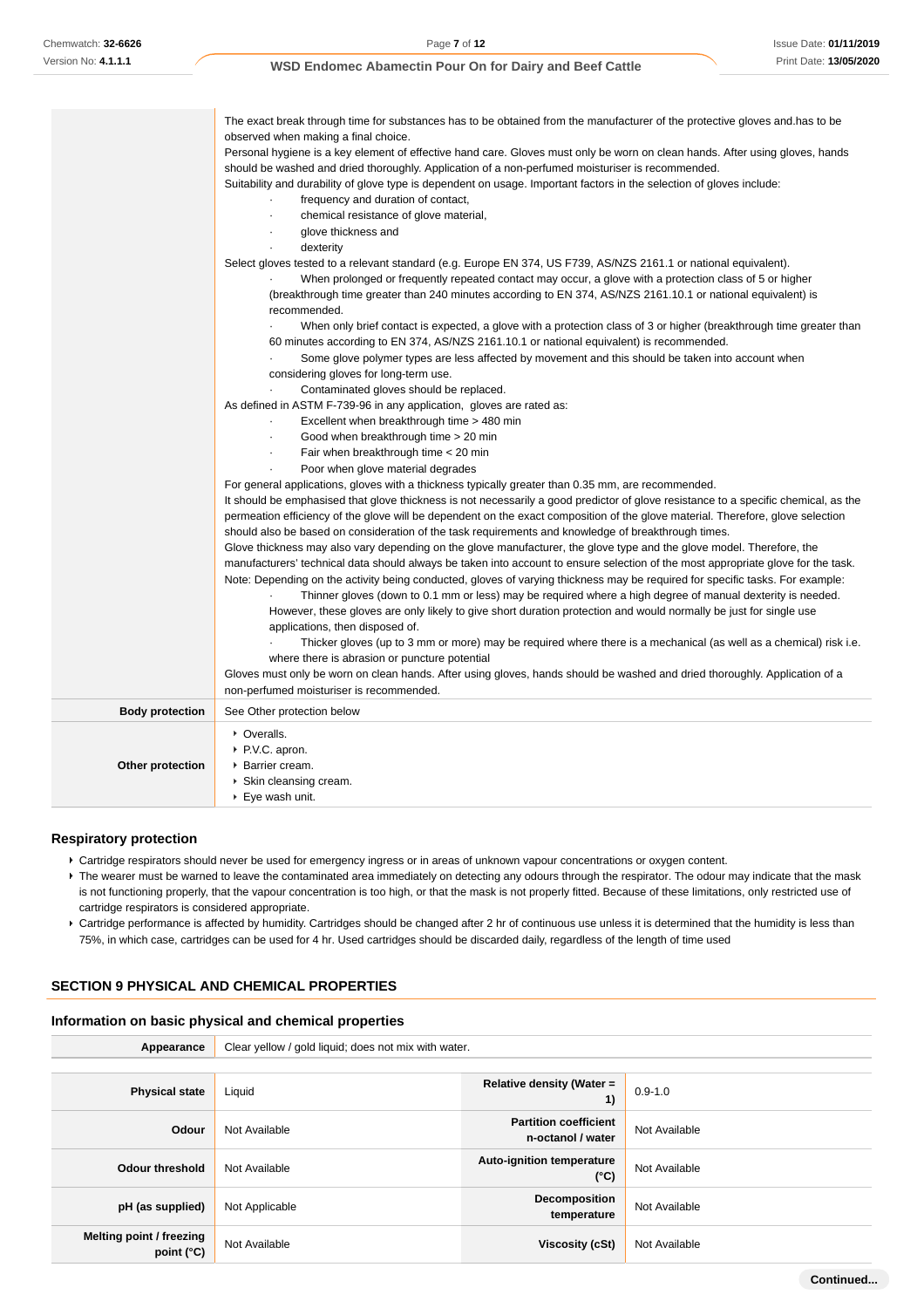$\overline{1}$ 

| Initial boiling point and<br>boiling range (°C) | Not Available  | Molecular weight (g/mol)                   | Not Applicable |
|-------------------------------------------------|----------------|--------------------------------------------|----------------|
| Flash point $(°C)$                              | Not Applicable | <b>Taste</b>                               | Not Available  |
| <b>Evaporation rate</b>                         | Not Available  | <b>Explosive properties</b>                | Not Available  |
| Flammability                                    | Not Applicable | <b>Oxidising properties</b>                | Not Available  |
| Upper Explosive Limit (%)                       | Not Applicable | <b>Surface Tension (dyn/cm</b><br>or mN/m) | Not Available  |
| Lower Explosive Limit (%)                       | Not Applicable | <b>Volatile Component (%vol)</b>           | Not Available  |
| Vapour pressure (kPa)                           | Not Available  | Gas group                                  | Not Available  |
| Solubility in water                             | Immiscible     | pH as a solution (1%)                      | Not Applicable |
| Vapour density $(Air = 1)$                      | Not Available  | VOC g/L                                    | Not Available  |

# **SECTION 10 STABILITY AND REACTIVITY**

| Reactivity                                 | See section 7                                                                                                                        |
|--------------------------------------------|--------------------------------------------------------------------------------------------------------------------------------------|
| <b>Chemical stability</b>                  | • Unstable in the presence of incompatible materials.<br>▶ Product is considered stable.<br>Hazardous polymerisation will not occur. |
| Possibility of hazardous<br>reactions      | See section 7                                                                                                                        |
| <b>Conditions to avoid</b>                 | See section 7                                                                                                                        |
| Incompatible materials                     | See section 7                                                                                                                        |
| <b>Hazardous decomposition</b><br>products | See section 5                                                                                                                        |

# **SECTION 11 TOXICOLOGICAL INFORMATION**

# **Information on toxicological effects**

| Inhaled             | Inhalation of vapours or aerosols (mists, fumes), generated by the material during the course of normal handling, may produce<br>toxic effects.<br>Limited evidence or practical experience suggests that the material may produce irritation of the respiratory system, in a<br>significant number of individuals, following inhalation. In contrast to most organs, the lung is able to respond to a chemical insult<br>by first removing or neutralising the irritant and then repairing the damage. The repair process, which initially evolved to protect<br>mammalian lungs from foreign matter and antigens, may however, produce further lung damage resulting in the impairment of<br>gas exchange, the primary function of the lungs. Respiratory tract irritation often results in an inflammatory response involving the<br>recruitment and activation of many cell types, mainly derived from the vascular system.<br>Inhalation of benzyl alcohol may affect respiration (paralysis of the respiratory center, respiratory depression, gasping<br>respirations), cardiovascular system (hypotension                                                                                                                                                                                                                                                                                              |
|---------------------|----------------------------------------------------------------------------------------------------------------------------------------------------------------------------------------------------------------------------------------------------------------------------------------------------------------------------------------------------------------------------------------------------------------------------------------------------------------------------------------------------------------------------------------------------------------------------------------------------------------------------------------------------------------------------------------------------------------------------------------------------------------------------------------------------------------------------------------------------------------------------------------------------------------------------------------------------------------------------------------------------------------------------------------------------------------------------------------------------------------------------------------------------------------------------------------------------------------------------------------------------------------------------------------------------------------------------------------------------------------------------------------------------------------|
| Ingestion           | Toxic effects may result from the accidental ingestion of the material; animal experiments indicate that ingestion of less than 40<br>gram may be fatal or may produce serious damage to the health of the individual.                                                                                                                                                                                                                                                                                                                                                                                                                                                                                                                                                                                                                                                                                                                                                                                                                                                                                                                                                                                                                                                                                                                                                                                         |
| <b>Skin Contact</b> | Limited evidence exists, or practical experience predicts, that the material either produces inflammation of the skin in a<br>substantial number of individuals following direct contact, and/or produces significant inflammation when applied to the healthy<br>intact skin of animals, for up to four hours, such inflammation being present twenty-four hours or more after the end of the<br>exposure period. Skin irritation may also be present after prolonged or repeated exposure; this may result in a form of contact<br>dermatitis (nonallergic). The dermatitis is often characterised by skin redness (erythema) and swelling (oedema) which may<br>progress to blistering (vesiculation), scaling and thickening of the epidermis. At the microscopic level there may be intercellular<br>oedema of the spongy layer of the skin (spongiosis) and intracellular oedema of the epidermis.<br>Open cuts, abraded or irritated skin should not be exposed to this material<br>Entry into the blood-stream through, for example, cuts, abrasions, puncture wounds or lesions, may produce systemic injury with<br>harmful effects. Examine the skin prior to the use of the material and ensure that any external damage is suitably protected.<br>Skin contact with the material may produce serious damage to the health of the individual; systemic effects may result following<br>absorption. |
| Eye                 | Limited evidence exists, or practical experience suggests, that the material may cause eye irritation in a substantial number of<br>individuals and/or is expected to produce significant ocular lesions which are present twenty-four hours or more after instillation<br>into the eye(s) of experimental animals. Repeated or prolonged eye contact may cause inflammation characterised by temporary<br>redness (similar to windburn) of the conjunctiva (conjunctivitis); temporary impairment of vision and/or other transient eye<br>damage/ulceration may occur.                                                                                                                                                                                                                                                                                                                                                                                                                                                                                                                                                                                                                                                                                                                                                                                                                                        |
| <b>Chronic</b>      | Limited evidence suggests that repeated or long-term occupational exposure may produce cumulative health effects involving<br>organs or biochemical systems.<br>There exists limited evidence that shows that skin contact with the material is capable either of inducing a sensitisation reaction<br>in a significant number of individuals, and/or of producing positive response in experimental animals.<br>Allergic reactions to benzoic acid have been reported. Of 100 patients with asthma undergoing provocation tests with benzoic                                                                                                                                                                                                                                                                                                                                                                                                                                                                                                                                                                                                                                                                                                                                                                                                                                                                  |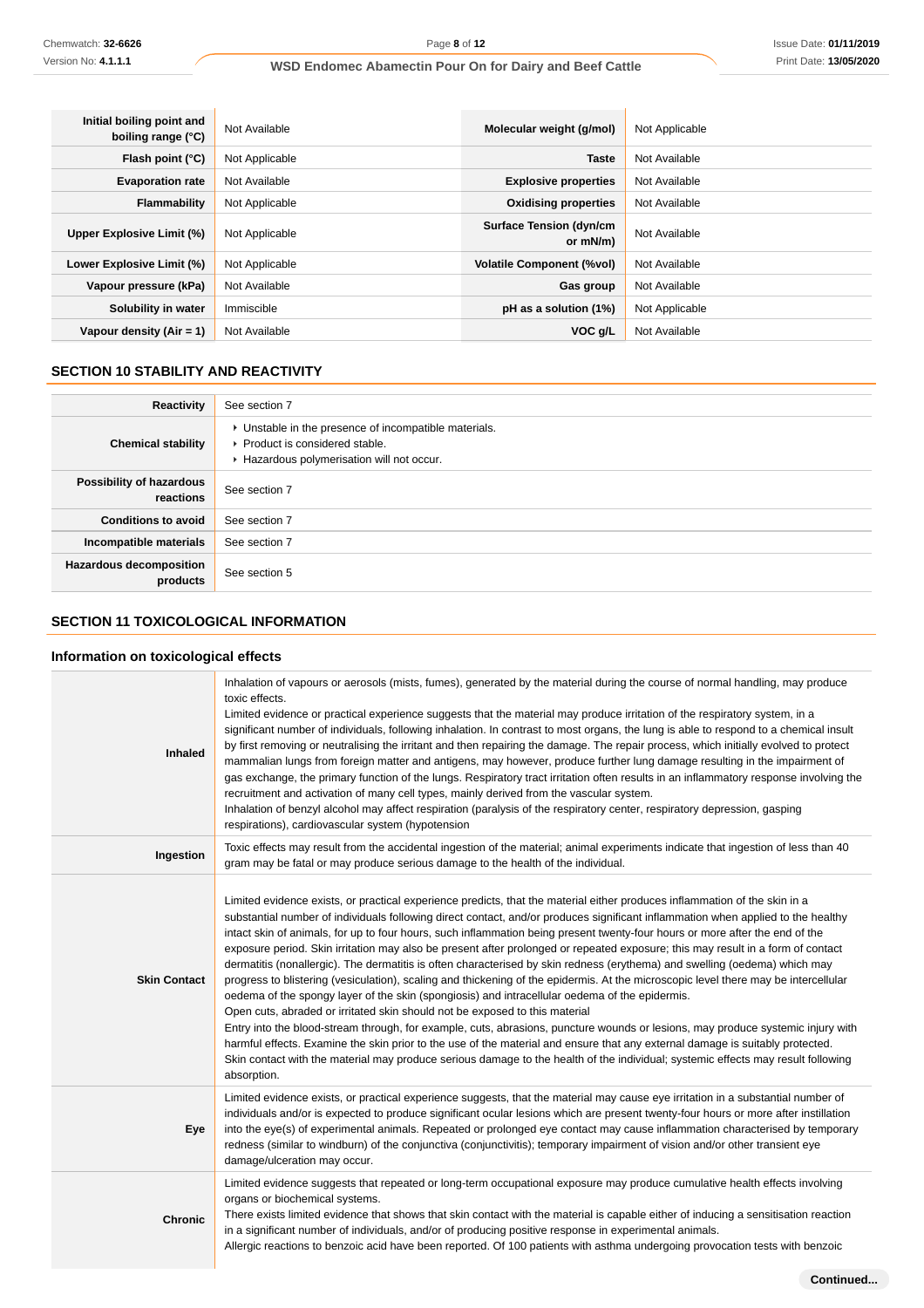Ĩ.

# **WSD Endomec Abamectin Pour On for Dairy and Beef Cattle**

| acid, 47 showed positive reactions. In another study, of 75 patients with recurrent urticaria (skin eruptions) and angio-oedema (a  |
|-------------------------------------------------------------------------------------------------------------------------------------|
| deep dermal condition characterised by large wheals) of more than 4 months duration, 44 were found to be sensitive to sodium        |
| benzoate or p-hydroxybenzoic acid (paraben), alone or in conjunction with aspirin or azo-dyes, or both. In a further work there     |
| was no significant objective or subjective skin response to two 500-mg daily doses of benzoic acid or lactic acid in a double blind |
| study of 150 dermatological patients                                                                                                |
| Prolonged or repeated exposure to benzyl alcohol may cause allergic contact dermatitis.                                             |
| Prolonged or repeated ingestion may affect behavior/central nervous system with symptoms similar to acute ingestion. It may         |
| also affect the liver, kidneys, cardiovascular system, and metabolism (weight loss).                                                |
| Animal studies have shown this compound to cause lung, liver, kidney and CNS disorders. Studies in animals have shown               |
| evidence of teratogenicity in the chick embryo. The significance of the information for humans is unknown.                          |
| Benzyl alcohol showed no evidence of carcinogenic activity in long-term toxicology and carcinogenesis study.                        |
|                                                                                                                                     |
|                                                                                                                                     |

| <b>WSD Endomec Abamectin</b>         | <b>TOXICITY</b>                                                                                                       | <b>IRRITATION</b>              |
|--------------------------------------|-----------------------------------------------------------------------------------------------------------------------|--------------------------------|
| Pour On for Dairy and Beef<br>Cattle | Not Available                                                                                                         | Not Available                  |
|                                      | <b>TOXICITY</b>                                                                                                       | <b>IRRITATION</b>              |
| abamectin                            | dermal (rat) LD50: >330 mg/kg $^{[2]}$                                                                                | Eye (rabbit): slight *         |
|                                      | Inhalation (rat) LC50: 1.1 mg/l/4h <sup>*[2]</sup>                                                                    | Skin (rabbit): non irritating* |
|                                      | Oral (rat) LD50: 1.5 mg/kg $^{[2]}$                                                                                   |                                |
| Legend:                              | 1. Value obtained from Europe ECHA Registered Substances - Acute toxicity 2.* Value obtained from manufacturer's SDS. |                                |
|                                      | Unless otherwise specified data extracted from RTECS - Register of Toxic Effect of chemical Substances                |                                |

**Skin Irritation/Corrosion X Reproductivity**  $\pmb{\times}$ **Serious Eye Damage/Irritation X**<br>Damage/Irritation **X**  $\pmb{\times}$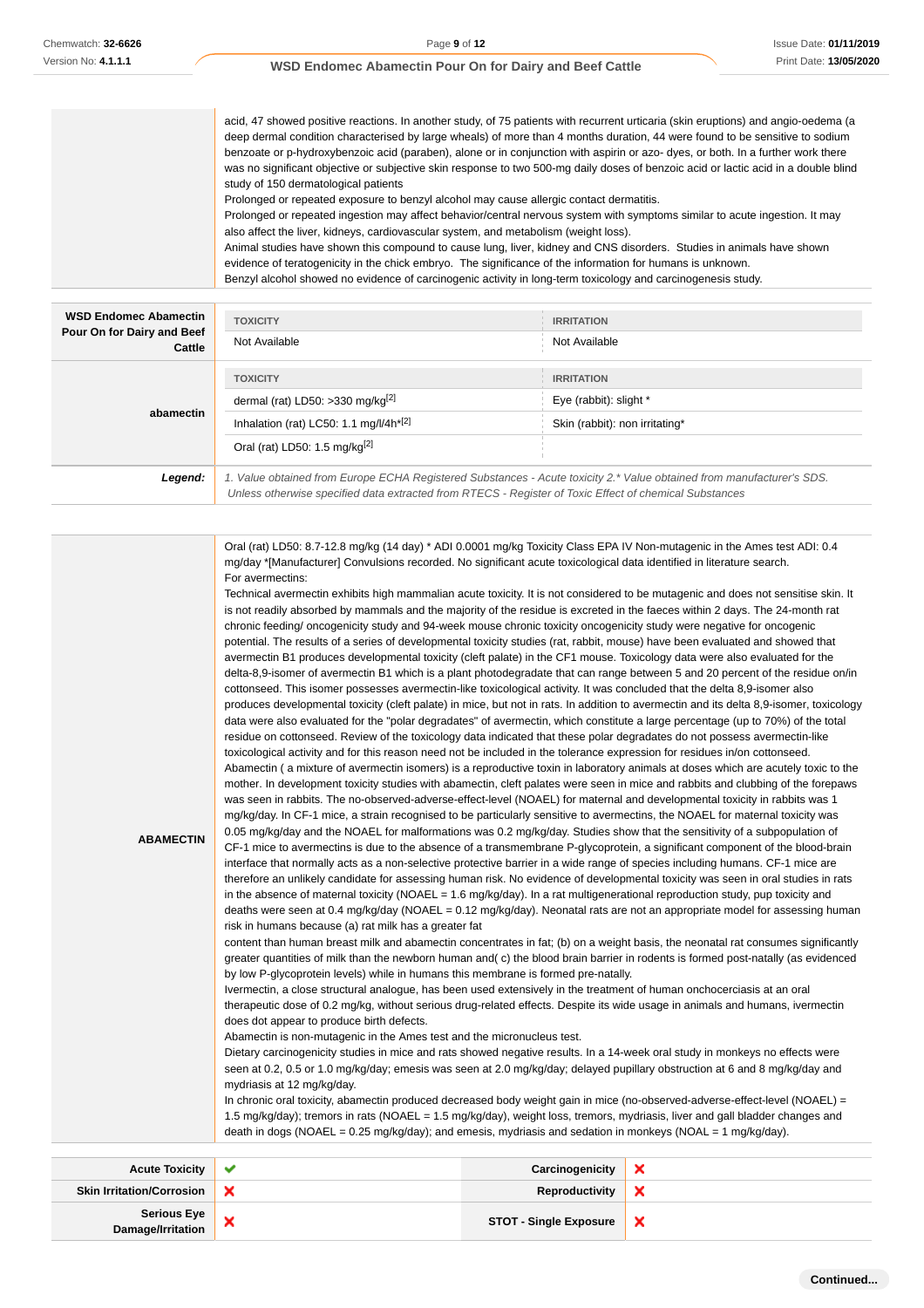**Continued...**

### **WSD Endomec Abamectin Pour On for Dairy and Beef Cattle**

| <b>Respiratory or Skin</b> | <b>STOT - Repeated Exposure</b> | w                                                                                      |
|----------------------------|---------------------------------|----------------------------------------------------------------------------------------|
| Mutagenicity   X           | <b>Aspiration Hazard</b>        |                                                                                        |
|                            |                                 | Logarda La Lato cittography indicated as deep not fill the exiteria for eleccitization |

Legend:  $\mathsf{X}$  - Data either not available or does not fill the criteria for classification  $\blacktriangleright$  – Data available to make classification

# **SECTION 12 ECOLOGICAL INFORMATION**

#### **Toxicity**

| <b>WSD Endomec Abamectin</b><br>Pour On for Dairy and Beef<br>Cattle | <b>ENDPOINT</b><br><b>TEST DURATION (HR)</b><br><b>Not</b><br>Not Available<br>Available                                                                                                                                                                                                                                                                                                           | <b>SPECIES</b><br>Not Available                 | <b>VALUE</b><br><b>SOURCE</b><br>Not<br>Not<br>Available<br>Available |
|----------------------------------------------------------------------|----------------------------------------------------------------------------------------------------------------------------------------------------------------------------------------------------------------------------------------------------------------------------------------------------------------------------------------------------------------------------------------------------|-------------------------------------------------|-----------------------------------------------------------------------|
| abamectin                                                            | <b>ENDPOINT</b><br><b>TEST DURATION (HR)</b><br>EC <sub>50</sub><br>96                                                                                                                                                                                                                                                                                                                             | <b>SPECIES</b><br>Algae or other aguatic plants | <b>SOURCE</b><br>VALUE<br>7.3096mg/L<br>-4                            |
| Legend:                                                              | Extracted from 1. IUCLID Toxicity Data 2. Europe ECHA Registered Substances - Ecotoxicological Information - Aquatic Toxicity<br>3. EPIWIN Suite V3.12 (QSAR) - Aquatic Toxicity Data (Estimated) 4. US EPA, Ecotox database - Aquatic Toxicity Data 5.<br>ECETOC Aquatic Hazard Assessment Data 6. NITE (Japan) - Bioconcentration Data 7. METI (Japan) - Bioconcentration Data 8.<br>Vendor Data |                                                 |                                                                       |

Harmful to aquatic organisms.

Toxic to bees.

The initial, and still integral, toxicity test is the adult honey bee acute contact study. This lab study determines the amount of pesticide that kills 50% of a test group of bees, or LD50. (LD=Lethal Dose).

If the Acute Contact LD50 is less than or equal to 2 micrograms per bee, the pesticide is classified as Toxicity Group I, "highly toxic to bees."

If the LD50 is less than 11 but greater than 2 micrograms per bee, it is classified as Toxicity Group II, "toxic to bees."

If the LD50 of the pesticide is greater than 11 micrograms per bee (Toxicity Group III), it is relatively nontoxic, and no bee caution statement is required on the label.

Toxicity Groups I and II are "bee-toxic pesticides" and the label will have specific use instructions to reduce the risk to pollinators.

A bee-toxic pesticide that does not have extended residual toxicity can often be applied after pollinator foraging is complete (such as in the early evening) without harming pollinators that arrive the following day.

### **DO NOT** discharge into sewer or waterways.

# **Persistence and degradability**

| Ingredient | Persistence: Water/Soil               | Persistence: Air                      |
|------------|---------------------------------------|---------------------------------------|
|            | No Data available for all ingredients | No Data available for all ingredients |

### **Bioaccumulative potential**

| Ingredient |                                                     |
|------------|-----------------------------------------------------|
| <b>No</b>  | Data available for all ingredients<br>$\sim$ $\sim$ |

# **Mobility in soil**

| Ingredient | <b>Mobility</b>                          |
|------------|------------------------------------------|
|            | No<br>Data available for all ingredients |

# **SECTION 13 DISPOSAL CONSIDERATIONS**

### **Waste treatment methods**

| <b>Product / Packaging</b><br>disposal | • Containers may still present a chemical hazard/ danger when empty.<br>▶ Return to supplier for reuse/ recycling if possible.<br>Otherwise:<br>If container can not be cleaned sufficiently well to ensure that residuals do not remain or if the container cannot be used to<br>store the same product, then puncture containers, to prevent re-use, and bury at an authorised landfill.<br>► Where possible retain label warnings and SDS and observe all notices pertaining to the product.<br>Legislation addressing waste disposal requirements may differ by country, state and/ or territory. Each user must refer to laws<br>operating in their area. In some areas, certain wastes must be tracked.<br>A Hierarchy of Controls seems to be common - the user should investigate:<br>▶ Reduction<br>$\triangleright$ Reuse |
|----------------------------------------|-------------------------------------------------------------------------------------------------------------------------------------------------------------------------------------------------------------------------------------------------------------------------------------------------------------------------------------------------------------------------------------------------------------------------------------------------------------------------------------------------------------------------------------------------------------------------------------------------------------------------------------------------------------------------------------------------------------------------------------------------------------------------------------------------------------------------------------|
|----------------------------------------|-------------------------------------------------------------------------------------------------------------------------------------------------------------------------------------------------------------------------------------------------------------------------------------------------------------------------------------------------------------------------------------------------------------------------------------------------------------------------------------------------------------------------------------------------------------------------------------------------------------------------------------------------------------------------------------------------------------------------------------------------------------------------------------------------------------------------------------|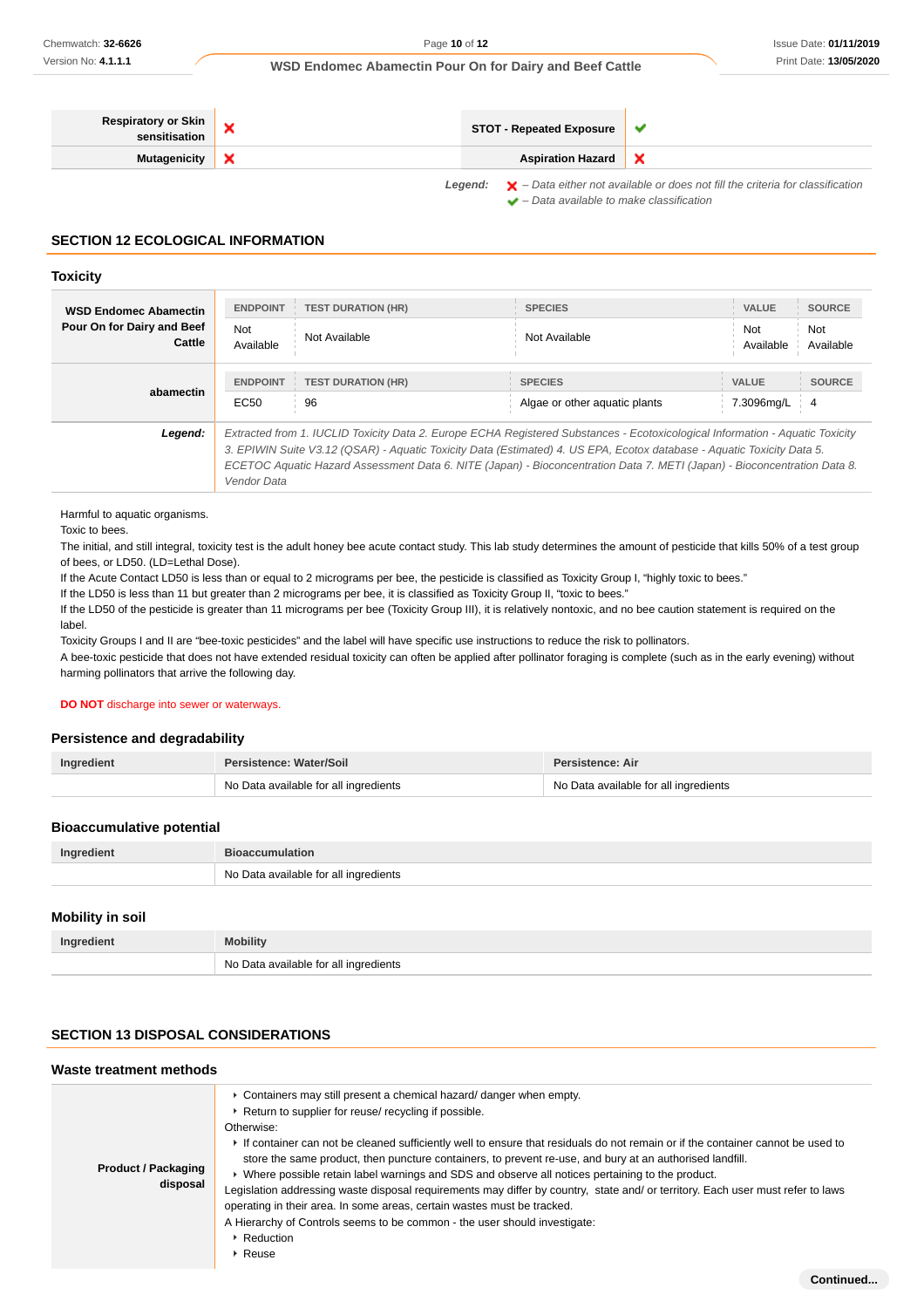| $\cdot$ Recycling                                                                                                                   |
|-------------------------------------------------------------------------------------------------------------------------------------|
| ▶ Disposal (if all else fails)                                                                                                      |
| This material may be recycled if unused, or if it has not been contaminated so as to make it unsuitable for its intended use. If it |
| has been contaminated, it may be possible to reclaim the product by filtration, distillation or some other means. Shelf life        |
| considerations should also be applied in making decisions of this type. Note that properties of a material may change in use, and   |
| recycling or reuse may not always be appropriate.                                                                                   |
| DO NOT allow wash water from cleaning or process equipment to enter drains.                                                         |
| It may be necessary to collect all wash water for treatment before disposal.                                                        |
| In all cases disposal to sewer may be subject to local laws and regulations and these should be considered first.                   |
| • Where in doubt contact the responsible authority.                                                                                 |
| ▶ Recycle wherever possible.                                                                                                        |
| ► Consult manufacturer for recycling options or consult local or regional waste management authority for disposal if no suitable    |
| treatment or disposal facility can be identified.                                                                                   |
| ► Dispose of by: burial in a land-fill specifically licensed to accept chemical and / or pharmaceutical wastes or incineration in a |
| licensed apparatus (after admixture with suitable combustible material).                                                            |
| ▶ Decontaminate empty containers. Observe all label safeguards until containers are cleaned and destroyed.                          |

### **SECTION 14 TRANSPORT INFORMATION**

### **Labels Required**

| <b>Marine Pollutant</b> |                |
|-------------------------|----------------|
| HAZCHEM                 | Not Applicable |

# **Land transport (ADG): NOT REGULATED FOR TRANSPORT OF DANGEROUS GOODS**

# **Air transport (ICAO-IATA / DGR): NOT REGULATED FOR TRANSPORT OF DANGEROUS GOODS**

# **Sea transport (IMDG-Code / GGVSee): NOT REGULATED FOR TRANSPORT OF DANGEROUS GOODS**

# **Transport in bulk according to Annex II of MARPOL and the IBC code**

Not Applicable

# **SECTION 15 REGULATORY INFORMATION**

### **Safety, health and environmental regulations / legislation specific for the substance or mixture**

### **ABAMECTIN IS FOUND ON THE FOLLOWING REGULATORY LISTS**

| Australia Hazardous Chemical Information System (HCIS) - Hazardous<br>Chemicals                | Australia Standard for the Uniform Scheduling of Medicines and Poisons<br>(SUSMP) - Schedule 6 |
|------------------------------------------------------------------------------------------------|------------------------------------------------------------------------------------------------|
| Australia Standard for the Uniform Scheduling of Medicines and Poisons<br>(SUSMP) - Schedule 4 | Australia Standard for the Uniform Scheduling of Medicines and Poisons<br>(SUSMP) - Schedule 7 |
| Australia Standard for the Uniform Scheduling of Medicines and Poisons                         | Chemical Footprint Project - Chemicals of High Concern List                                    |
| (SUSMP) - Schedule 5                                                                           |                                                                                                |

### **National Inventory Status**

| <b>National Inventory</b>               | <b>Status</b>  |
|-----------------------------------------|----------------|
| Australia - AICS                        | No (abamectin) |
| Canada - DSL                            | No (abamectin) |
| Canada - NDSL                           | No (abamectin) |
| China - IECSC                           | No (abamectin) |
| Europe - EINEC / ELINCS /<br><b>NLP</b> | No (abamectin) |
| Japan - ENCS                            | No (abamectin) |
| Korea - KECI                            | Yes            |
| New Zealand - NZIoC                     | Yes            |
| Philippines - PICCS                     | No (abamectin) |
| USA - TSCA                              | No (abamectin) |
| Taiwan - TCSI                           | Yes            |
| Mexico - INSQ                           | Yes            |